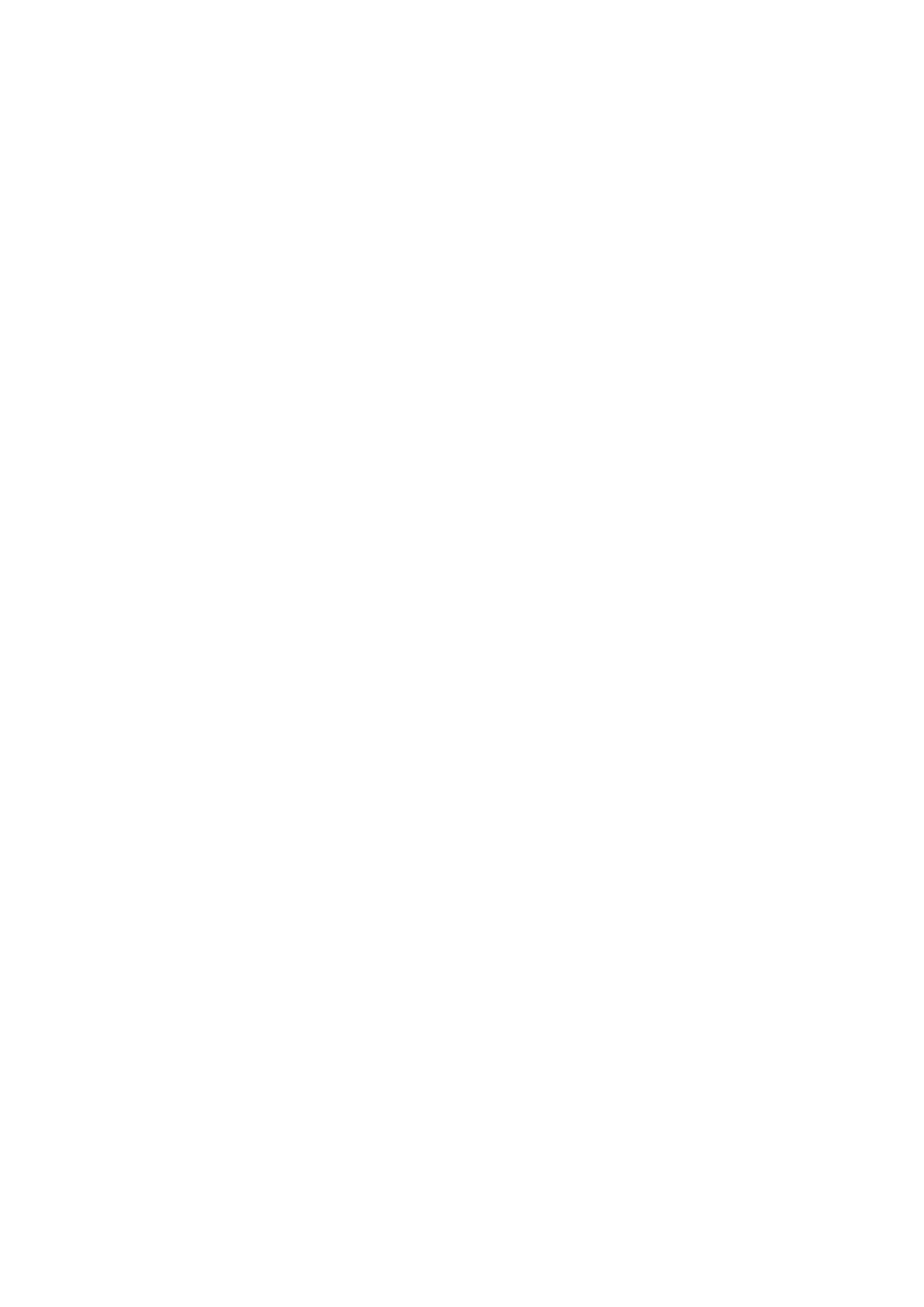# Soundweaving: Writings on Improvisation

Edited by

# Franziska Schroeder and Mícheál Ó hAodha

# **CAMBRIDGE SCHOLARS** PUBLISHING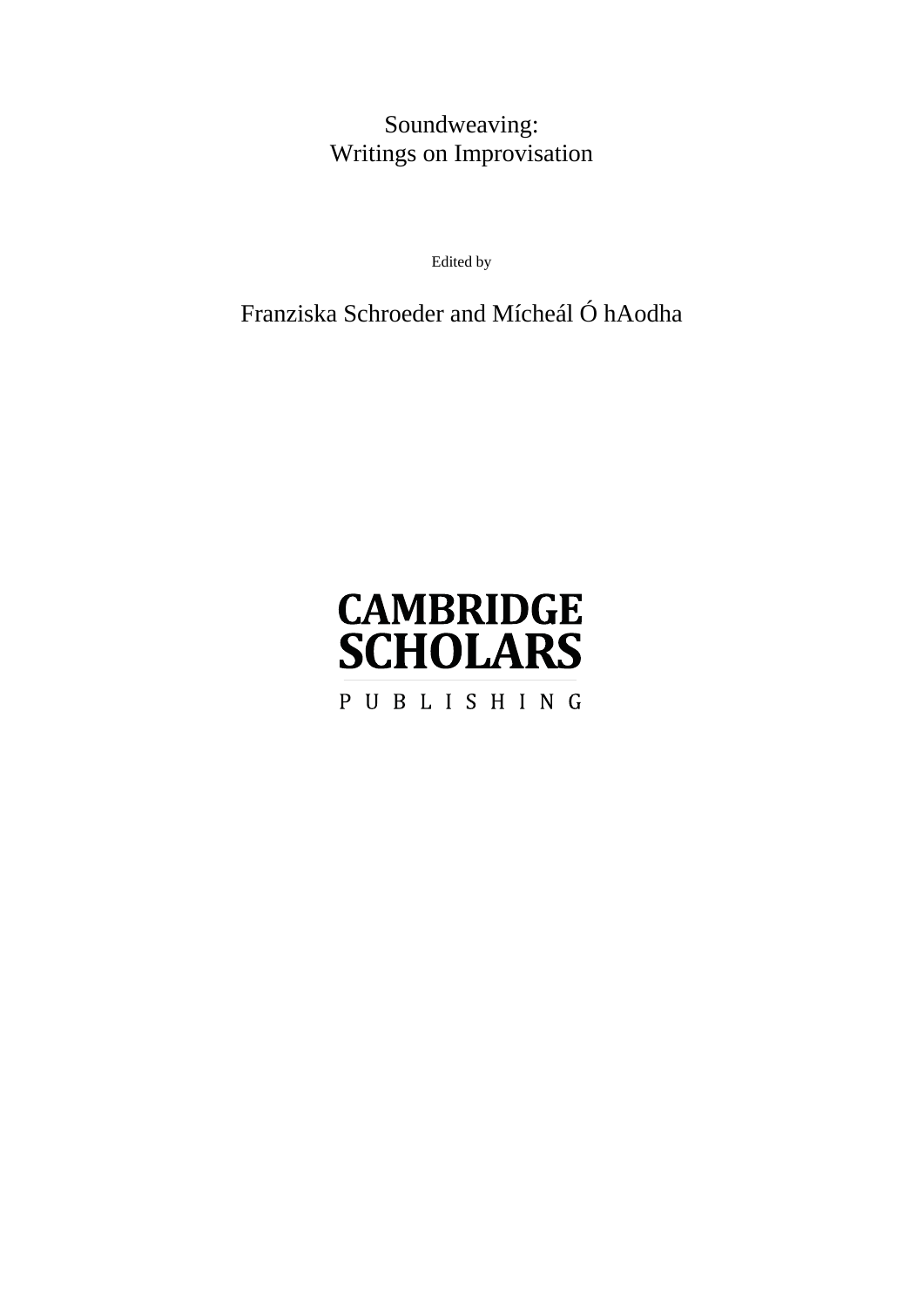Soundweaving: Writings on Improvisation, Edited by Franziska Schroeder and Mícheál Ó hAodha

This book first published 2014

Cambridge Scholars Publishing

12 Back Chapman Street, Newcastle upon Tyne, NE6 2XX, UK

British Library Cataloguing in Publication Data A catalogue record for this book is available from the British Library

Copyright © 2014 by Franziska Schroeder, Mícheál Ó hAodha and contributors

All rights for this book reserved. No part of this book may be reproduced, stored in a retrieval system, or transmitted, in any form or by any means, electronic, mechanical, photocopying, recording or otherwise, without the prior permission of the copyright owner.

ISBN (10): 1-4438-5344-5, ISBN (13): 978-1-4438-5344-6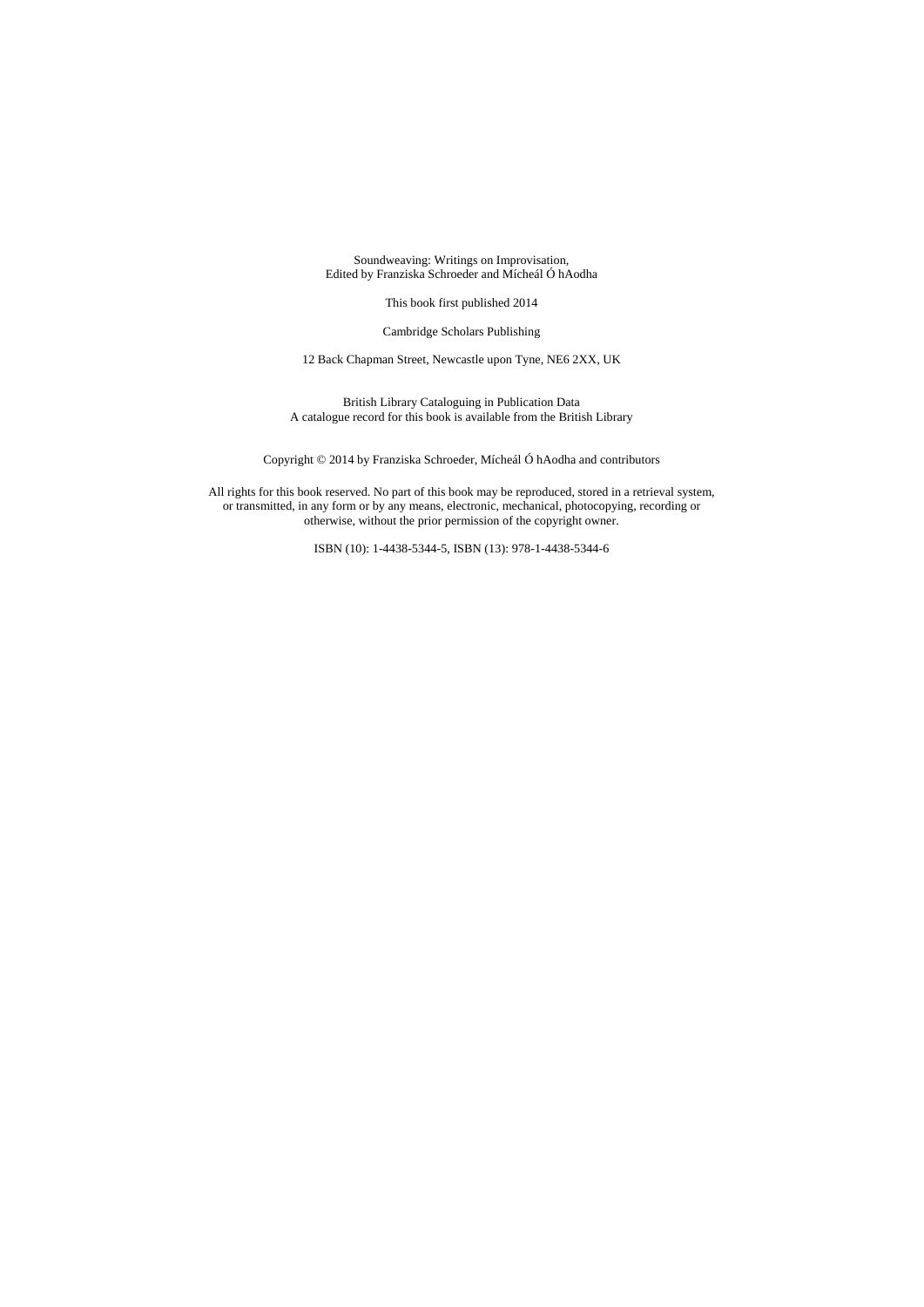*With loving help from Imogene Newland, whom I thank immensely for supporting me in writing this extended, woven editorial.* 

*For the three most important boys: Pedro, Lukas and Max.* 

Cover and book images by artist and tapestry weaver Ingrid Parker Heil: www.ingridparkerheil.co.uk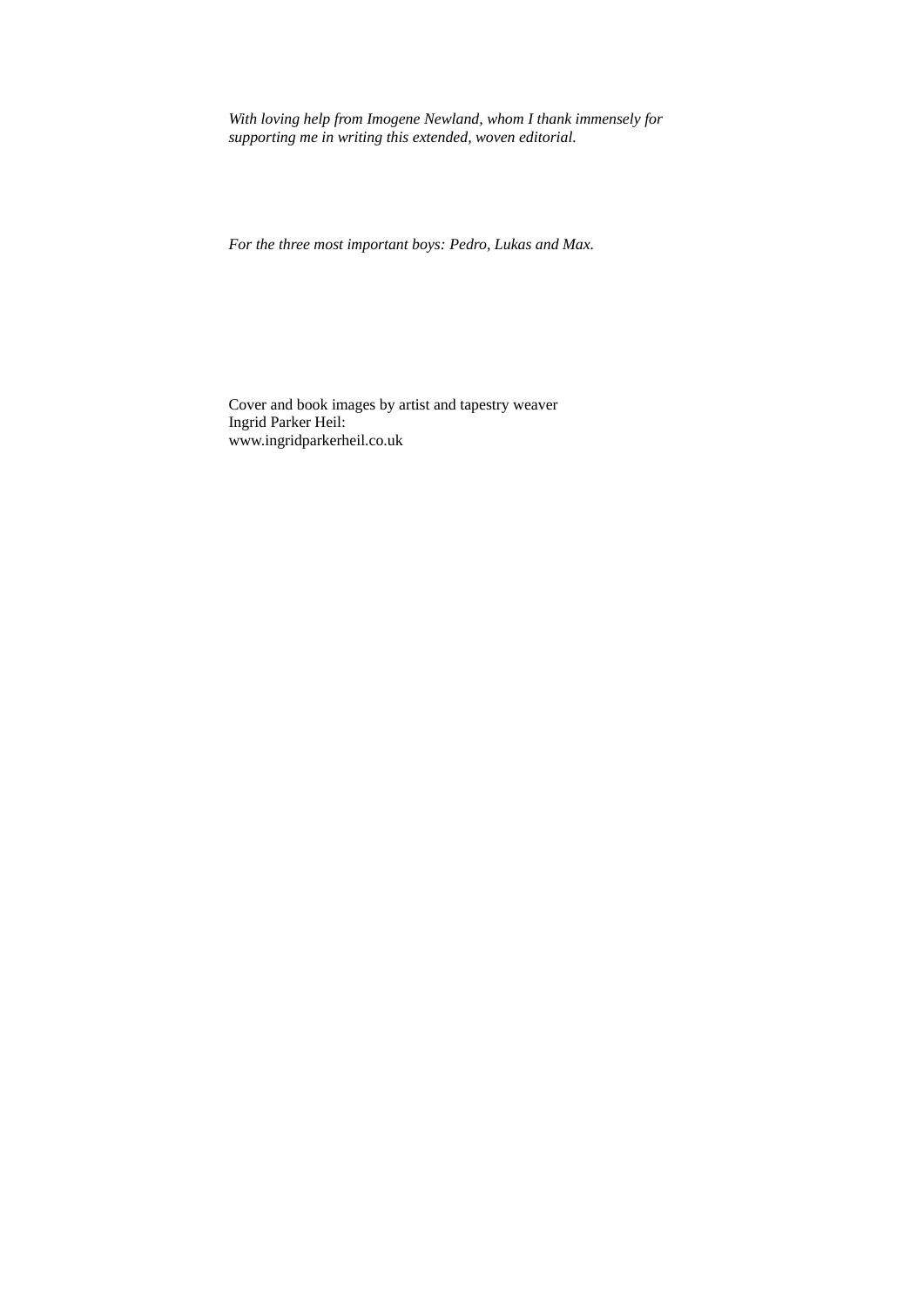

Weaving in progress. Artist and Tapestry Weaver Ingrid Parker Heil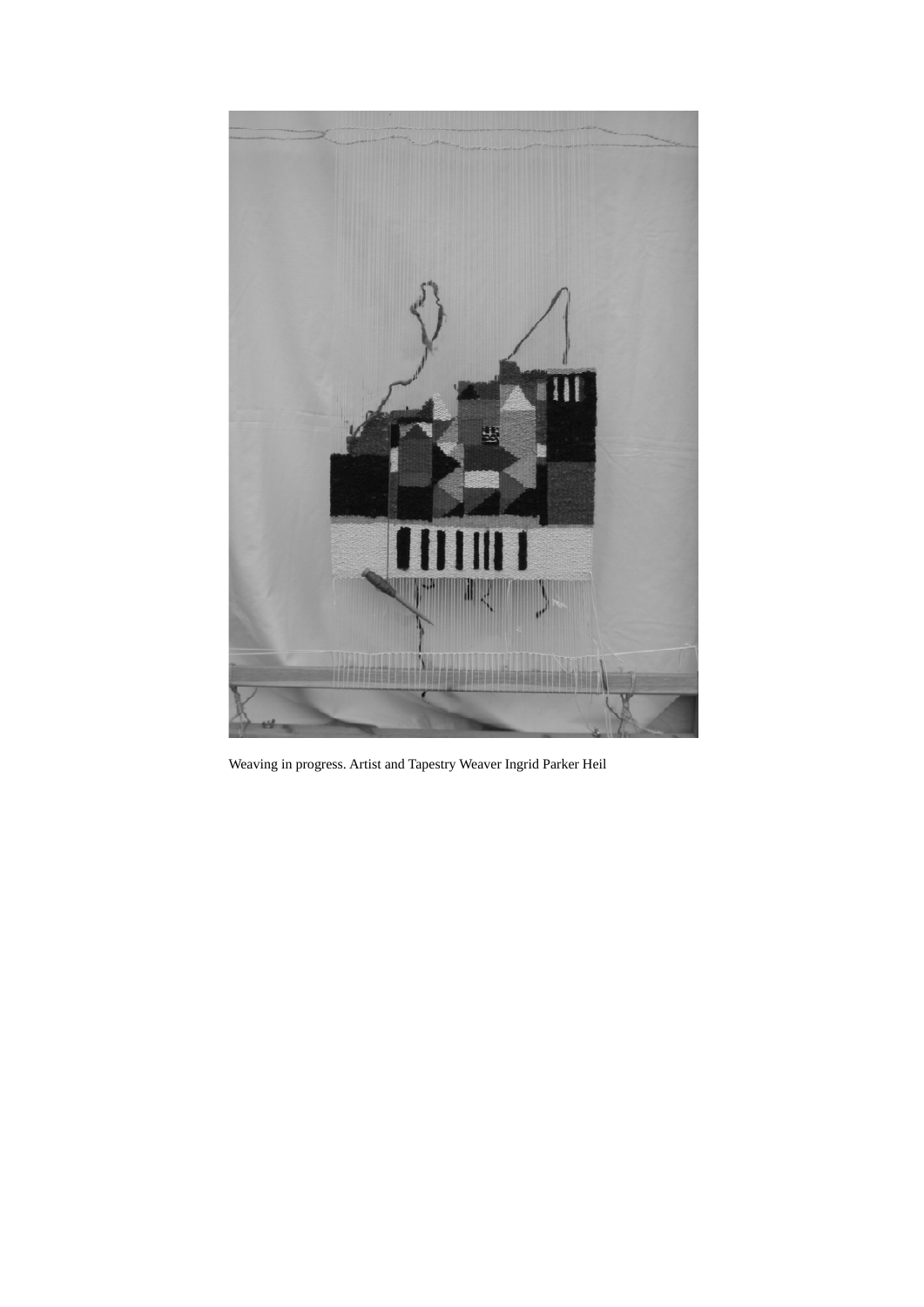# **CONTENTS**

| Performing Improvisation: Weaving Fabrics of Social Systems<br>Franziska Schroeder     |
|----------------------------------------------------------------------------------------|
| Evan Parker                                                                            |
|                                                                                        |
| Marcel Cobussen                                                                        |
|                                                                                        |
| David Borgo                                                                            |
|                                                                                        |
| Encountering Musical Objects: Object Oriented Philosophy,<br><b>Adam Parkinson</b>     |
|                                                                                        |
| <b>Justin Yang</b>                                                                     |
| The Molecular Imagination: John Stevens, the Spontaneous Music<br><b>Richard Scott</b> |
|                                                                                        |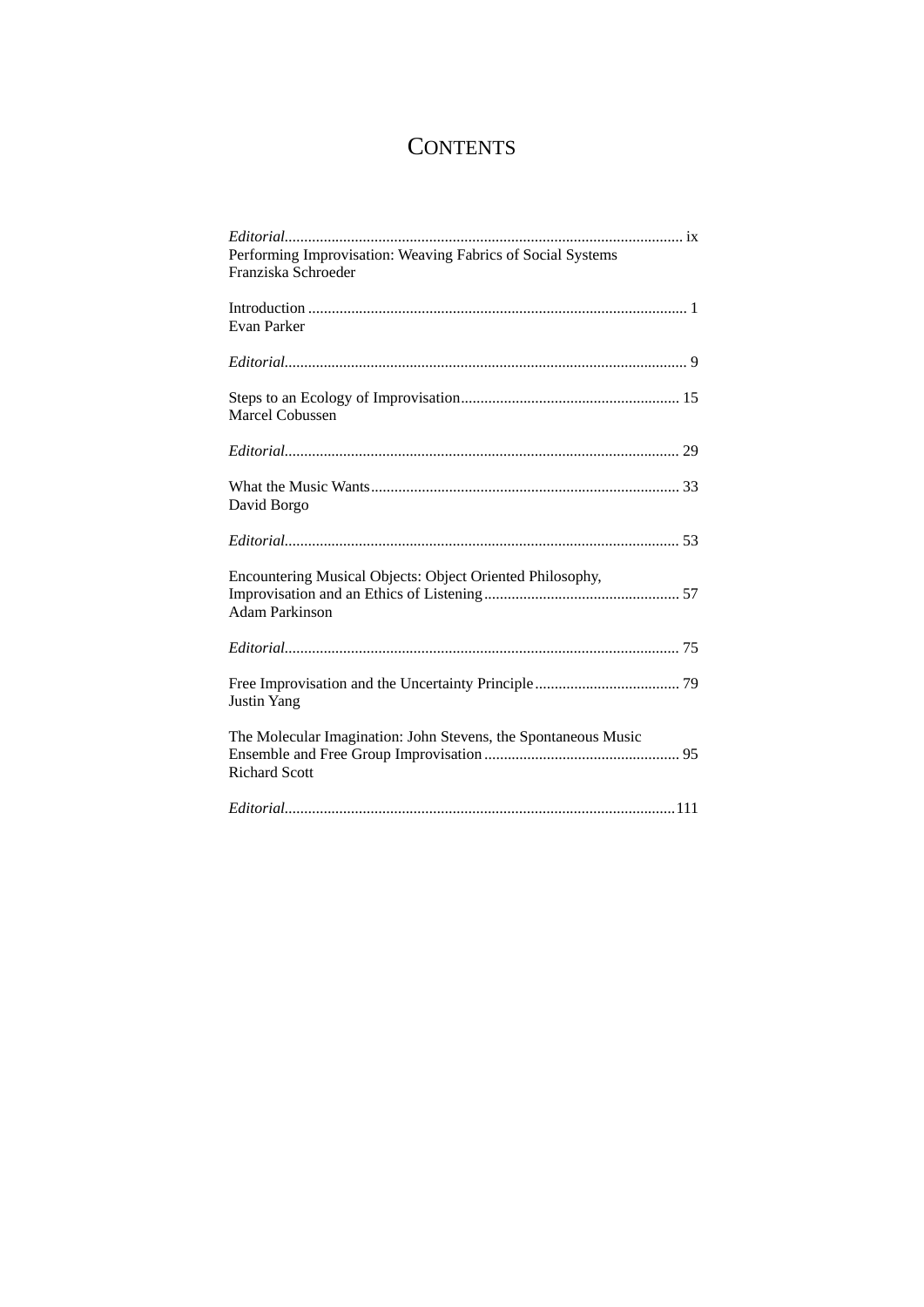#### viii Contents

| Jeff R. Warren                                                                                     |  |
|----------------------------------------------------------------------------------------------------|--|
| Indeterminacy and Game-Mediated Participation in Network Music<br>Felipe Hickmann and Pedro Rebelo |  |
|                                                                                                    |  |
| Henrik Frisk                                                                                       |  |
|                                                                                                    |  |
|                                                                                                    |  |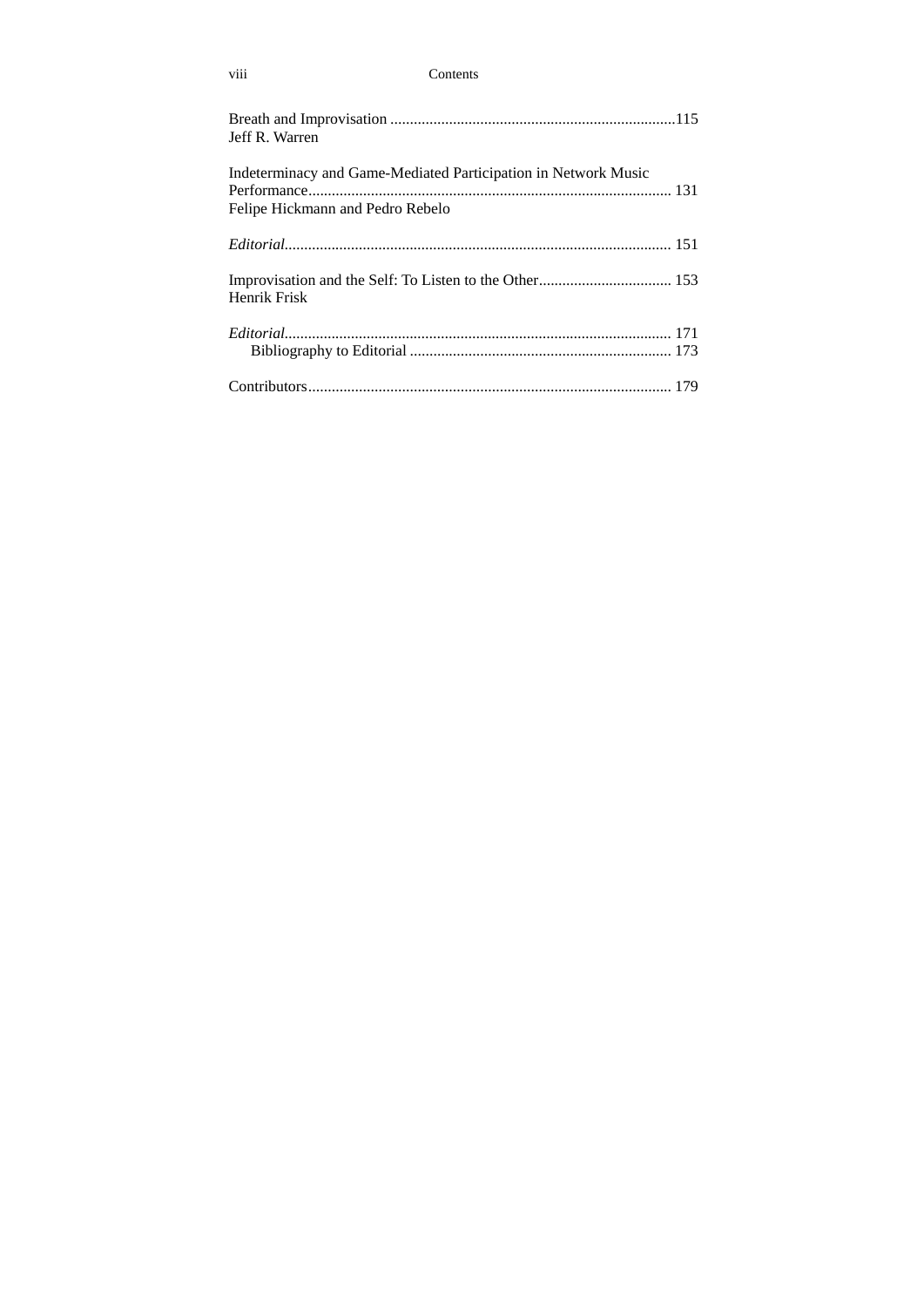## PERFORMING IMPROVISATION: WEAVING FABRICS OF SOCIAL SYSTEMS

### FRANZISKA SCHROEDER

This book consists of eight chapters with writings on improvisation by practising musicians and theorists, and an introduction by one of the most inspiring improvisers of our generation – Evan Parker. The initial discussions for this book were carried out during the "Two Thousand + TEN" symposium, which took place on the  $6<sup>th</sup>$  of November 2010 at the Sonic Arts Research Centre in Belfast. The symposium's theme was 'improvisation'. Prof Georgina Born and Prof David Borgo gave keynote addresses, alongside many other excellent speakers, of whom several are included in this book. Information on the symposium can be found here *http://twothousand.wordpress.com*, or *www.sonorities.org.uk/symposium.* 

It seems hardly worth mentioning that there is and has been a surge and burgeoning interest in the theme of improvisation. Inquiries come from musical as well as non-musical fields in the arts, sciences and humanities. Improvisation is studied in diverse scholarly writings, including in Western and non-Western musics. It is discussed in jazz (Berliner 1994; Monson 1994); in Indian and Iranian music (Nooshin 2006); in Classical music (Collins et al. 2001); in Computer Music (Eigenfeldt 2007), but also as a symbol or metaphor. Improvisation in culture (Solis and Nettl 2009) has also been dissected at length.

A further book on the theme will be published possibly very close to this volume appearing. I am referring to the edited volume by George Lewis and Benjamin Piekut, 'The Oxford Handbook of Critical Improvisation Studies' (forthcoming at Oxford University Press), for which the reader can sample several contributions already (see MTO 2013). Many writers suggest that the term improvisation might be too broad and ask that a different or slightly more nuanced taxonomy be found that better describes the specifics of improvisation. Particularly, the simplistic conceptualisation of improvisation as something unforeseen, eschewing all law, convention, structure or form has been criticised for some time (Lewis 1996 / 2004).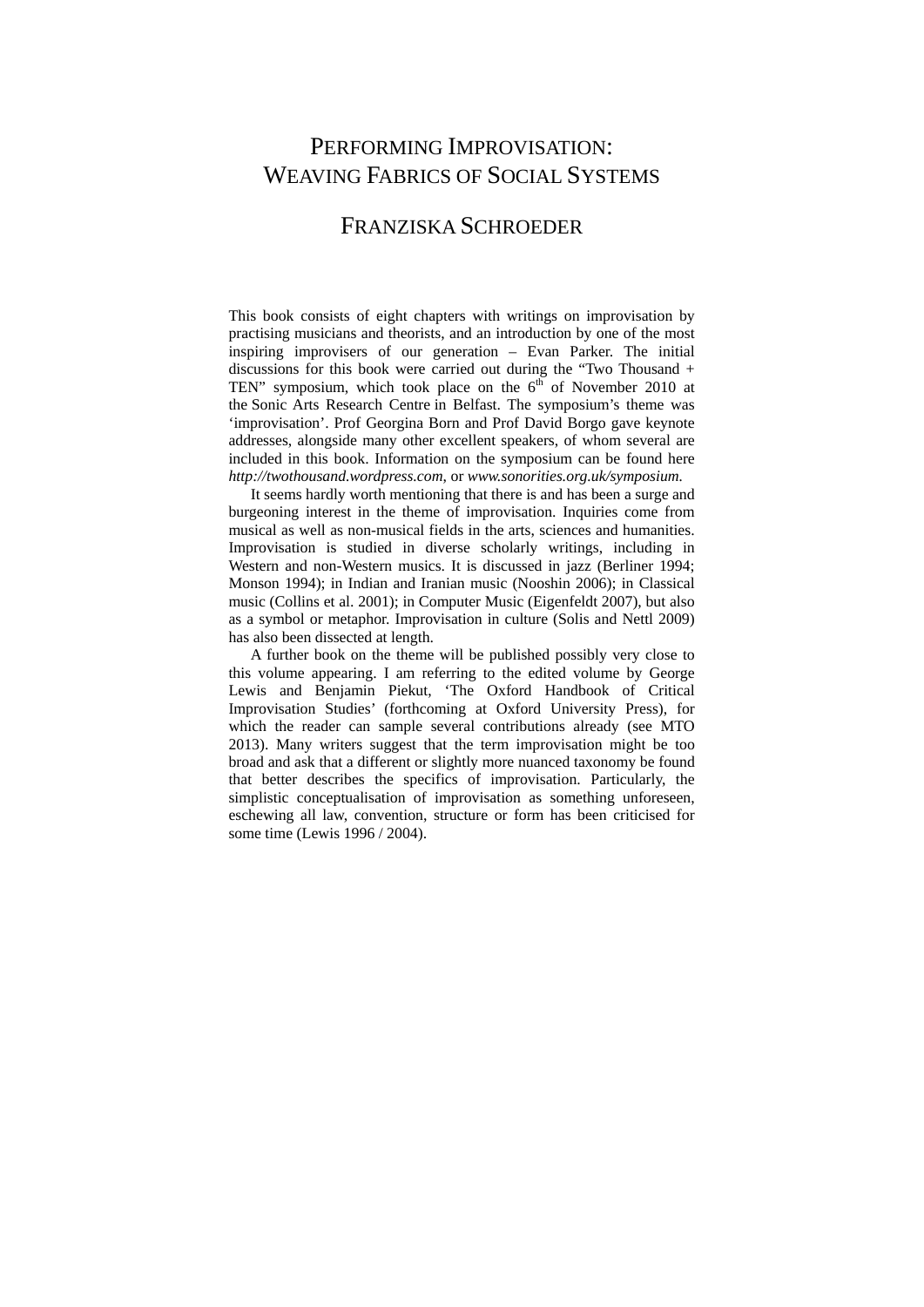It is worth recalling that many writers emphasise that 'improvisation' (as a term and as a concept) must be understood as tricky, complicated and ill-defined; a term and concept that is highly contested and loaded with signification (Bailey 1992, Heble 2000, Borgo 2002, Lewis 2004, Ramshaw 2006, Hogg 2010).

Some of those writers entangle improvisation with concepts of personal and cultural identity, memory, gender and race as well as with notions of performativity, law, risk and ethical responsibility. Seeing improvisation within the context of identity formation, as a social and dialogic process, Heble pushes the idea as far as to suggest that improvisation can "facilitate new kinds of global and intercultural conversations, [...] new models of human relationship, [and] alternative kinds of pedagogical practice" (Heble 2005: 1). Recent scholarship tends to emphasise improvisation as a form of social practice (Fischlin and Heble, 2004) and seeks to understand it in terms of the *dynamics of communication* (Landgraf 2009: 12), rather than conceiving of improvisation as being musical interactions between communities of people aiming for a certain musical consensus. Improvisation in Heble's and Waterman's views constitutes "a crucial model for political, cultural, and ethical dialogue and action" (Heble and Waterman 2007). Further extending the point of identity formation in improvisatory practices, Paul Stapleton understands improvisation as an "opportunity to both challenge and further develop our personal and cultural identities" (Stapleton 2013: 7).

Why yet another book on this theme one might ask? To me this book with the nine contributions by writers and performers in the field of improvisation is rather timely, since it does not focus on more attempts to define, to delineate or to analyse improvisatory practices. Rather – and this I see as unique – the writings are all of an interdisciplinary critical nature and thus shed light on the admittedly vast field of improvisation from many different angles, offering radically diversifying contexts to improvisation studies. The writers explore improvisation as contentious, moving away from objects and outcomes towards the processes involved. All writers in this volume forge exciting new links between a great variety of critical theoretical discourses. George Lewis in his recent article (2013) on theorising improvisation poignantly asks what we as musicians can offer the field of critical improvisation studies and music scholarship. More importantly, though, he asks what we can contribute to a wider intellectual discourse, one not necessarily related to music and improvisation studies.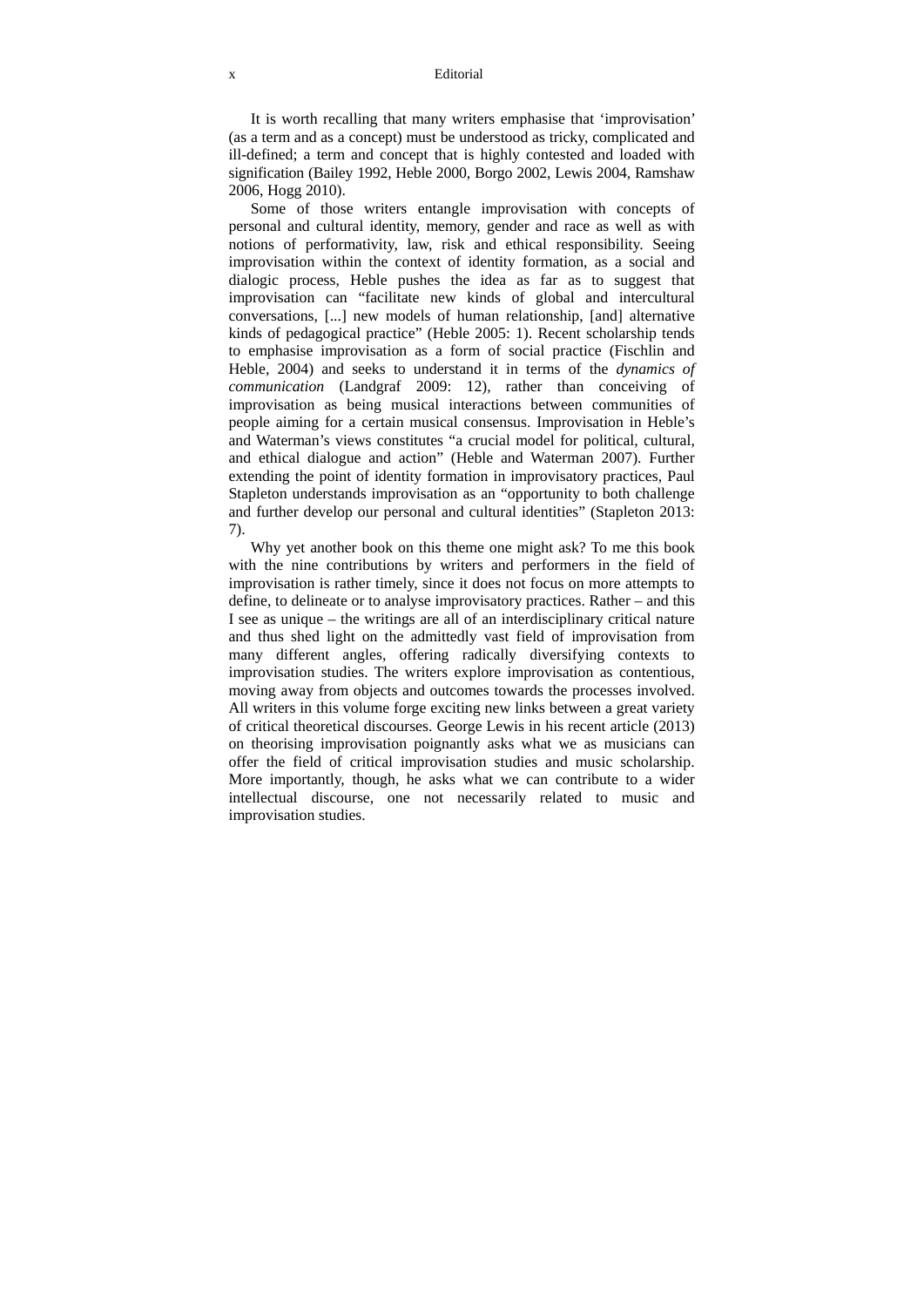In the 1990s Derek Bailey (1992) found the way free improvisation was evaluated to be inadequate, since it used formal technical analyses unsuited to the field of free improvisation. One can argue that we have come a long way in discussing improvisation. It is indeed a rather unique moment where this volume of writings – all inspired by the field of (free) improvisation and written by practising improvisers – can appear and augment not only current music scholarship, but since these writings all draw on a wider critical theoretical discourse, this volume is perfectly suited to contribute to a wider intellectual debate, one that is distanced from the discussions currently on-going in improvisation studies.

The book also contains my own contribution, what I like to think of as a 'tactile text': a text not literally textured, smooth, soft, rough, hard or slippery to the touch, but a text that I have attempted to 'weave', like a tactile fabric or a woven cloth, amongst the various chapters. I will explain the reason for this below and illuminate further why the notion of weaving is of great interest to me here. First, however, I present a list of terms, concepts and ideas, which I have encountered during the research for this  $book<sup>1</sup>$ .

This list provides a contextual framework for the following chapters, and it seems fitting to open the book with these terms, as I believe that they poignantly describe the current thinking around the theme of (free) improvisation. The reader will find that these terms recur in an improvisatory fashion – like headlines, full stops or exclamation marks – throughout the book.

<sup>&</sup>lt;sup>1</sup> I assume it is evident that this is not a comprehensive list describing the discourse of 'improvisation'; but these terms seemed to me the most poignant and striking ones that I encountered throughout my research.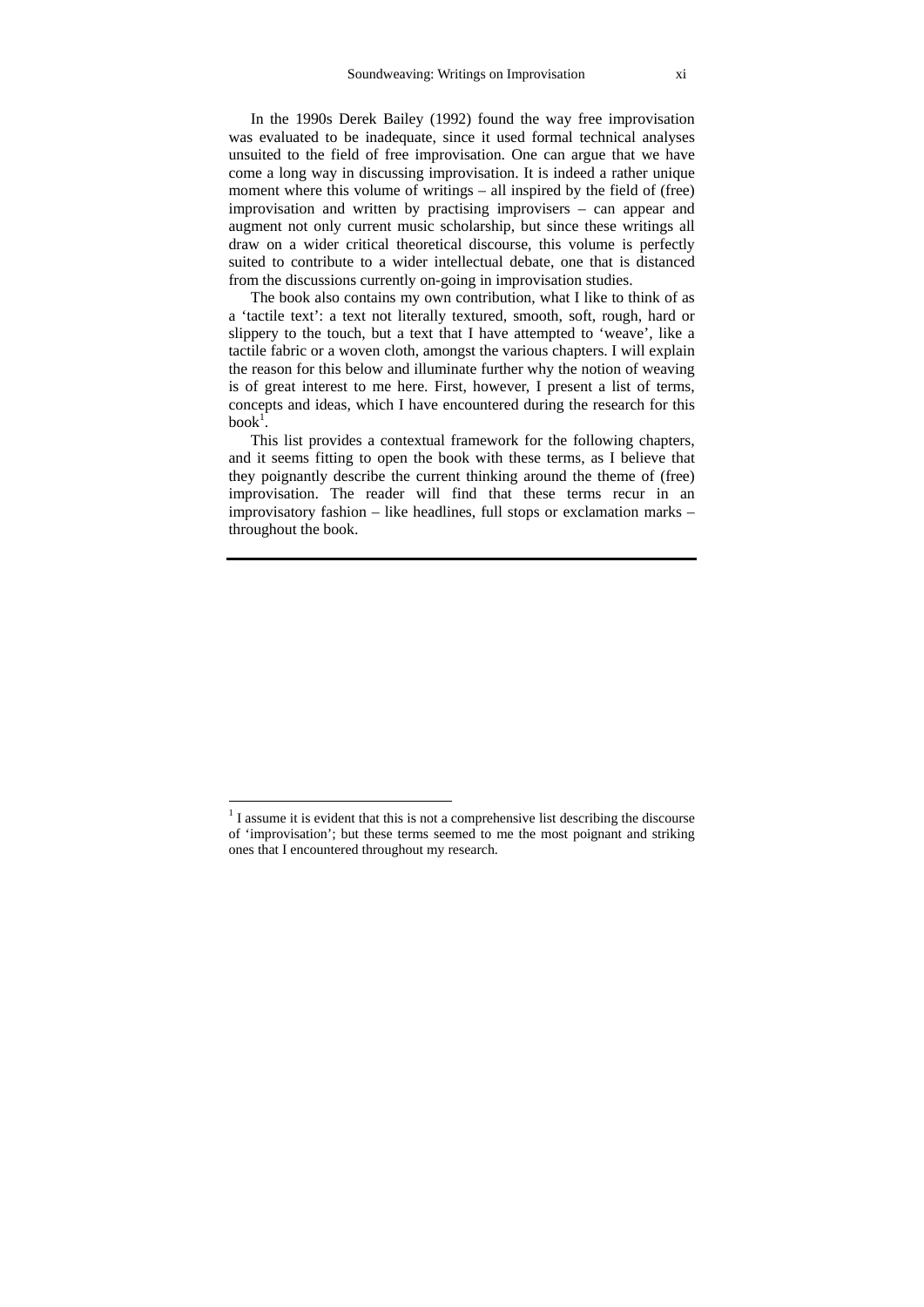#### xii Editorial

Agency **Attention** Autonomy Awareness Chance Choice Coaction Collectivity Commitment Community Complexity Context Culture Deliberate statements Dialogue **Discovery** Dynamic interplay Ecological milieu Egalitarian Emerges out of human encounters Emergent complexity Ethical dimension Exploration Extended mind (externalised and collectivised cognitive process) Human condition

Improvisers tell stories Indeterminacy Interconnectedness of relations Leads to inner change Listening Modification of the past Opposed to instruction Questioning of self Response to the moment Responsibility Self-reflection Self-reliance Sensual Silence Social systems Social obligation Sonically communicated intentions Sense of immediacy (temporal and sensual) Spontaneity Tactile Temporal Trust Uncertainty Ubiquitous practice of everyday life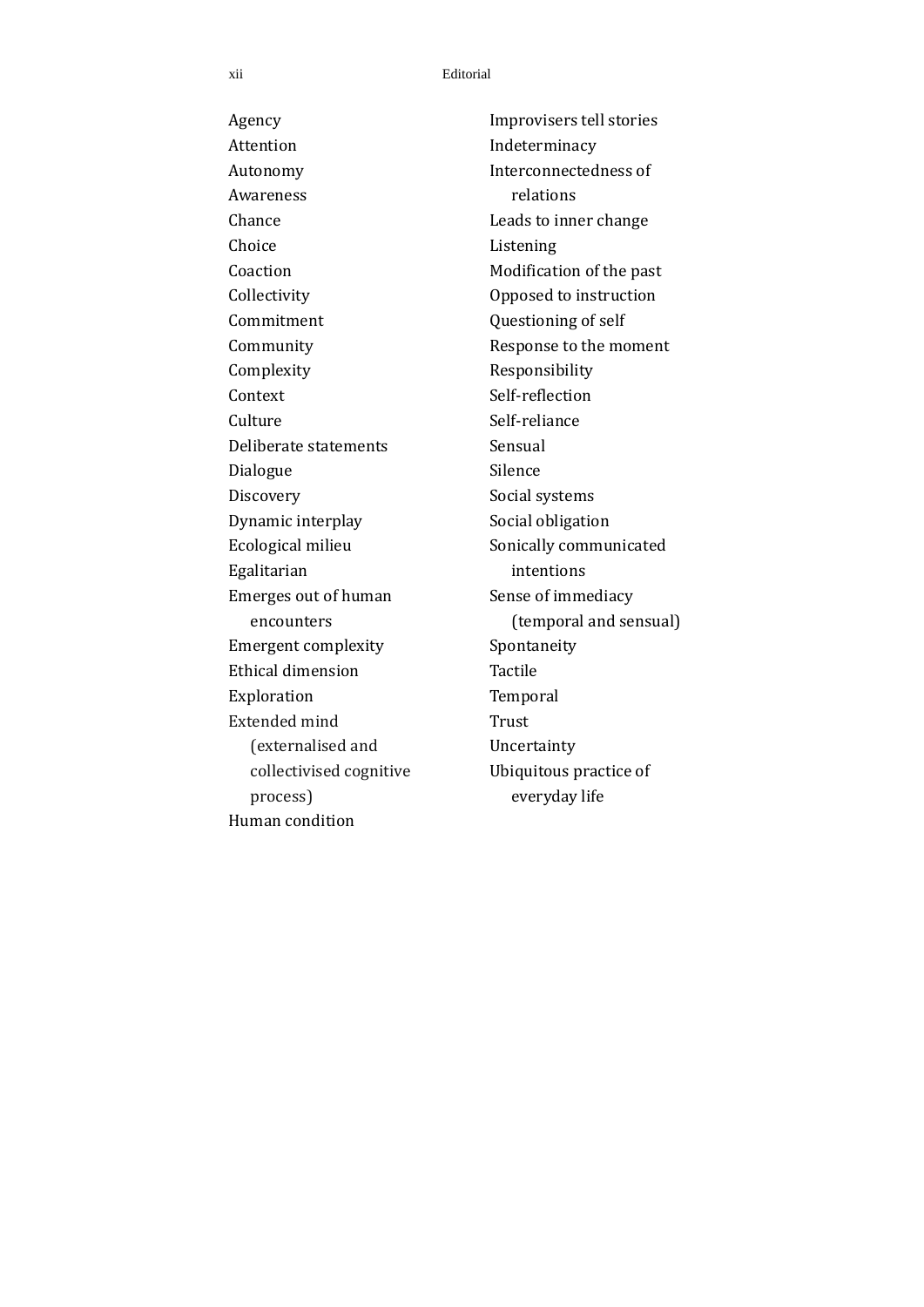

*Sensual* 

Weaving in progress. Artist and Tapestry Weaver Ingrid Parker Heil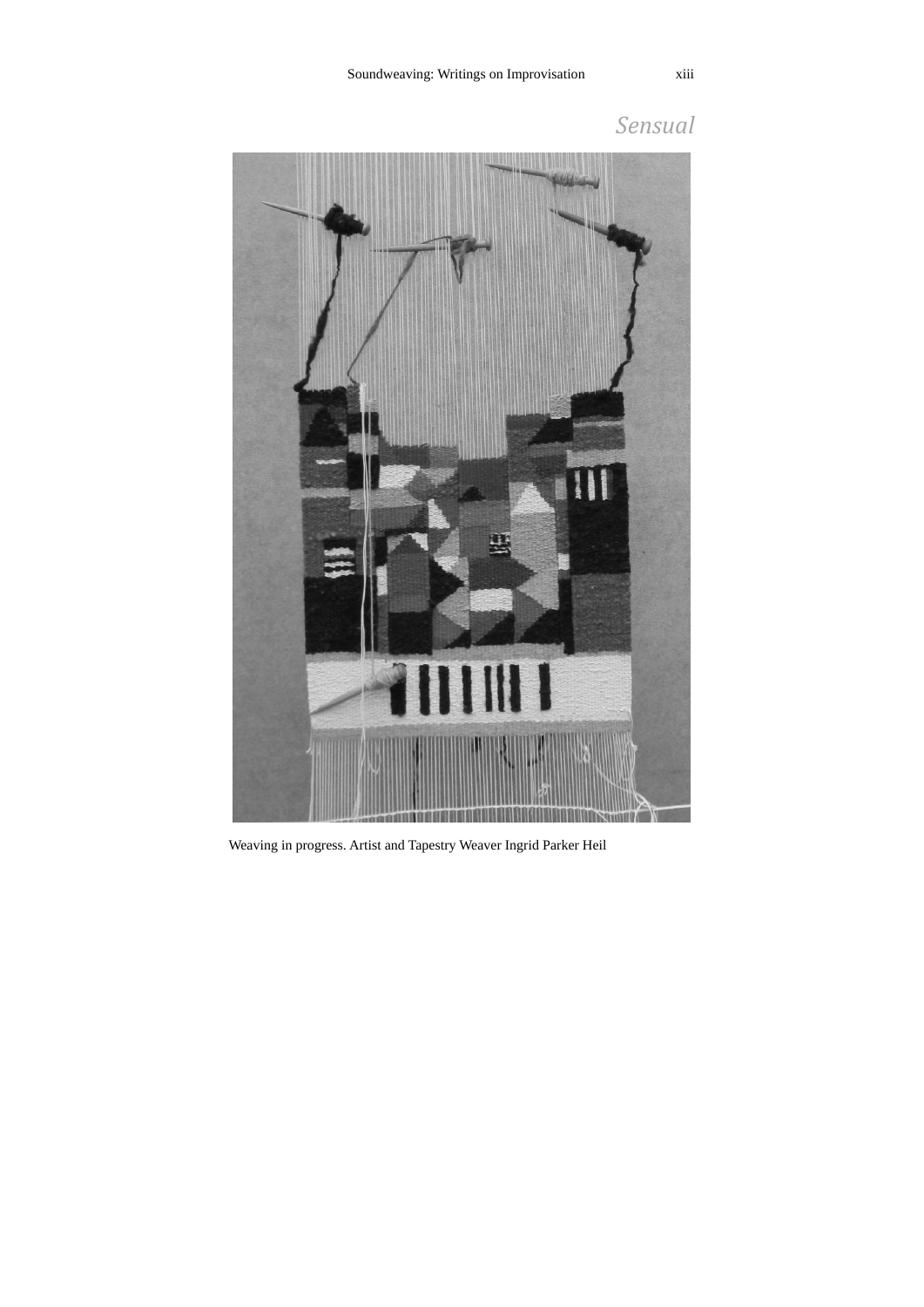xiv Editorial

As said above, my own contribution is a 'tactile text': a text not literally textured, smooth or rough to the touch, but something that I 'weave', like a tactile cloth, amongst the chapters. When editing the individual works, I realised that my contribution was more than solely to edit, cut, suggest or recommend alterations to each text, but also – and maybe more importantly – to weave my own words, inspired by the contributors' ideas, into yet another layer of text that would sit within the chapters. The reader will find that in my writing I specifically refer to the field of free collaborative improvisation, since it is the focus of this book and aligns with my current interest and musical expertise<sup>2</sup>.

With this 'tactile text' I attempt to weave a tactile dimension among the excellent writings of the nine contributors. One reason for this is that as a musician whose concern lies very much in the tactile and in the embodied engagement with her tools, I continue to ask myself how a text might be read in more tactile ways. I ponder how a text – while being a critical enunciation of one's thinking processes – could become sensual at the same time. My contribution therefore weaves text into and among the critical ideas of the nine authors in ways one might weave a tactile fabric. In doing so, I recall the often-assumed division between tactility and criticality. Anne Hamlyn in "Freud, Fabric, Fetish" (2003) points to this division where in academic/critical circles one tends to "either occupy the world of knowledge and insight, commanding language and representation, both of which are grounded in the psychic register that Lacan calls *Symbolic*", or one is "embedded in the seductive world of the sensual, distracted by surfaces and illusions, a narcissistic mode of experience that Lacan associates with the *Imaginary*" (Ibid: 11). Hamlyn suggests that fabrics subversively occupy either or both of these seemingly incompatible fields and argues that much theory has failed to address the relationship between these two stances. If fabrics subversively occupy either or both of what Hamlyn refers to as seemingly incompatible fields – the 'world of knowledge and insight', i.e. the Symbolic, or the seductive world of sensual materials, i.e. the Imaginary – then improvisation is an excellent mediator, able to address these two stances. A consideration should be given to this space that sits in-between – the threshold space between the 'Symbolic' and the 'Imaginary'. I consider improvisation an ideal practice for occupying this marginalised seam between knowledge and insight and

 $2$  This type of improvisation should not disguise the many other schools of improvisation that exist even within free improvisation, including conducted, text, graphic-based or signal-led free improvisations, and evidently many improvisers are involved in all of these at some stage or even in a combination of these types during the same improvisation.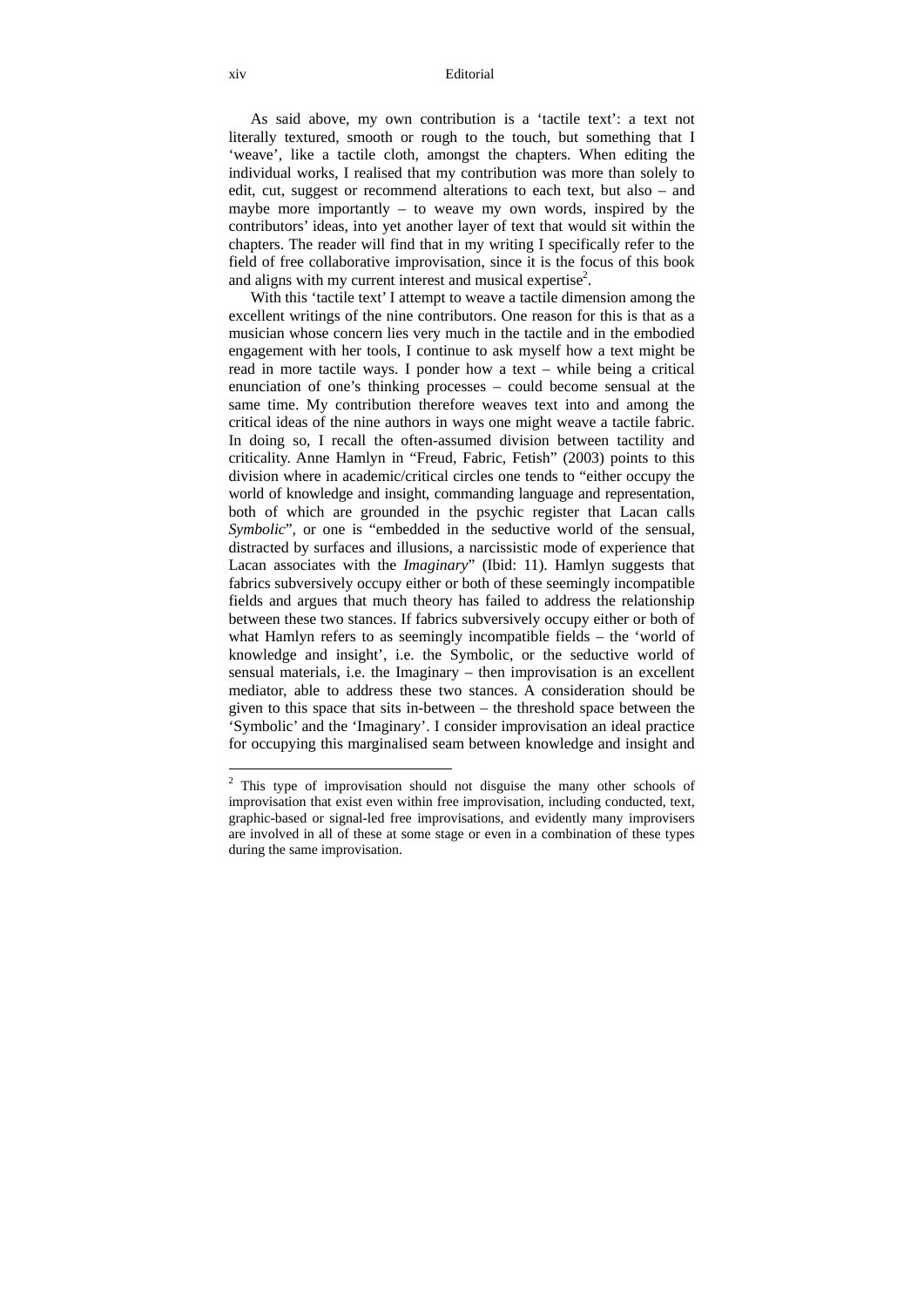the sensual and seductive<sup>3</sup>. Improvisation is a type of musicking that is evidently marked by a very sensual, tactile engagement with one's tools on one hand – it specifically brings into being the body and instrument relation to the playing musician as a highly tactile and intimate relation marked by constraint and resistance<sup>4</sup>. On the other hand, the improviser constantly questions, probes and critically (re-) examines her craft, often struggling with technique and the 'world of knowledge' – and by struggling I mean that the improviser often aims to let go of this knowledge. Although improvisation allows for freedom, for ignoring, for letting-go and for disregarding, every improvising musician knows that indeed the letting-go, the forgetting and ignoring are undeniably the most challenging aspects to develop. Many improvisers that I have worked with over the years aim to achieve a state where during an improvisation they constantly aim to forget: they want to forget previous sounds, engrained patterns or melodies; they want to forget specific instrumental approaches to their tools. In short, they aim to forget, if at all possible, stored musical memories, previous experiences and consciously and unconsciously embodied acts and approaches to their materials<sup>5</sup> – all in order to achieve true spontaneity during the improvisation and to attain 'in-the-momentaction', or as Evan Parker so poignantly put it: improvisers have "the freedom to behave in accordance with their response to the situations" (in Corbett 1994: 203).

<sup>&</sup>lt;sup>3</sup> Much of my thinking on the threshold space is indebted to the writings of Richard Coyne (2005, 2010). My own past writing on performance and the threshold (Schroeder 2009) celebrates this marginalised space within performance – a space known to be occupied by the mythological trickster figure that is forever going between hemispheres and categories, being "at one and the same time creator and destroyer, giver and negator, he who dupes others and who is always duped himself. [...] He knows neither good nor evil yet he is responsible for both. He possesses no values, moral or social, is at the mercy of his passions and appetites, yet through his actions all values come into being" (Radin 1956: xxiii).

 $\frac{3}{4}$  I have elsewhere defined this intimate performer–instrument relation as an autoerotic one; as an 'itching and scratching of a quasi-incestuous object' (Schroeder 2005), and I have more recently examined notions of resistance in network performances (Schroeder 2013).<br>
<sup>5</sup> Free improvisor Ornette Color

Free improviser Ornette Coleman is known to have aimed to break with such habits, attempting to short-circuit his habitual way of playing the saxophone. In order for Coleman to respond as spontaneously as possible – without memory of the actual physical act of playing the saxophone – he would equipped himself with an entire new tool, a new instrument, such as a violin for example.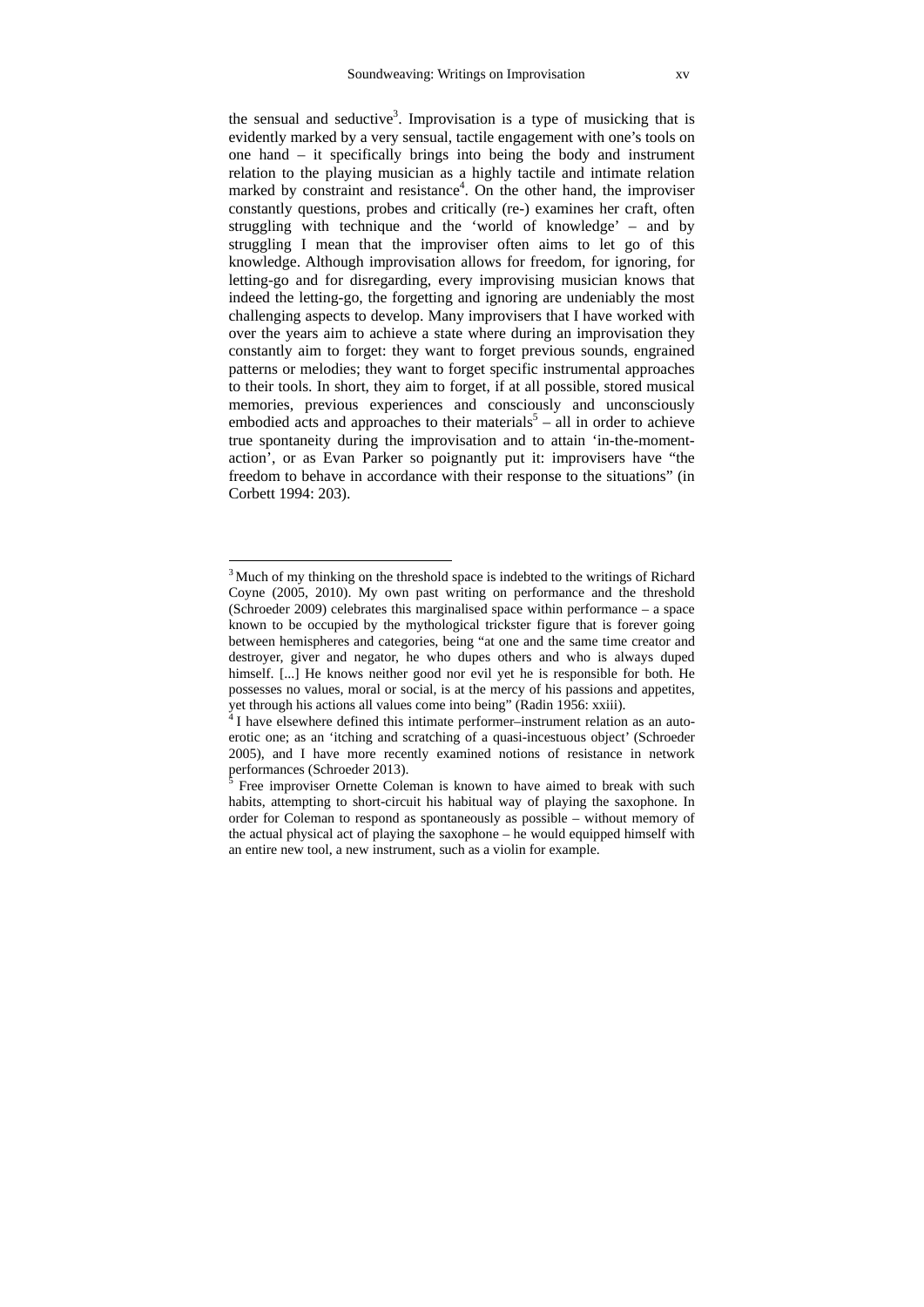#### **Weaving - a tactile piece of critical fabric**

The metaphor of weaving is essential for my thinking here and the book's main thread – the main thread being known to weavers as the warp (or the longitudinal thread) – is the theme of improvisation. This warp becomes interwoven with the lateral threads (which weavers refer to as the weft or filling threads), in order to make the final piece of cloth. These lateral threads are represented by the yarns of the contributors who have delivered intricate pieces of writing on the theme of improvisation<sup>6</sup>. Before returning in detail to the notion of weaving, I will let the main thread of this book become interwoven with the first of the lateral threads – the introductory remarks, reflections and historical insights by improviser Evan Parker. Parker reminds us of the improviser's potential for being in the moment, for experiencing the performance as "what can be, rather than what ought to be". He poignantly emphasises the fact that much of free improvisation pre-dates academic writing on the subject, and that we therefore must take into account the rich historical contexts of this praxis, which, so Parker suggests, would have to involve cataloguing and archiving the London improvisation scene of the late 1960s and early 70s. Parker's argument that George Lewis has set the standard with his epic work on the AACM – and that we now require equally diligent scholarship work for the UK scene – is surely worthwhile reflecting and acting upon.

*Trust* 

 $6$  One could be tempted to see the loom, the device that holds the varms in place and allows the final cloth to be produced, in the book itself, the physical structure that contains the final pieces of writing.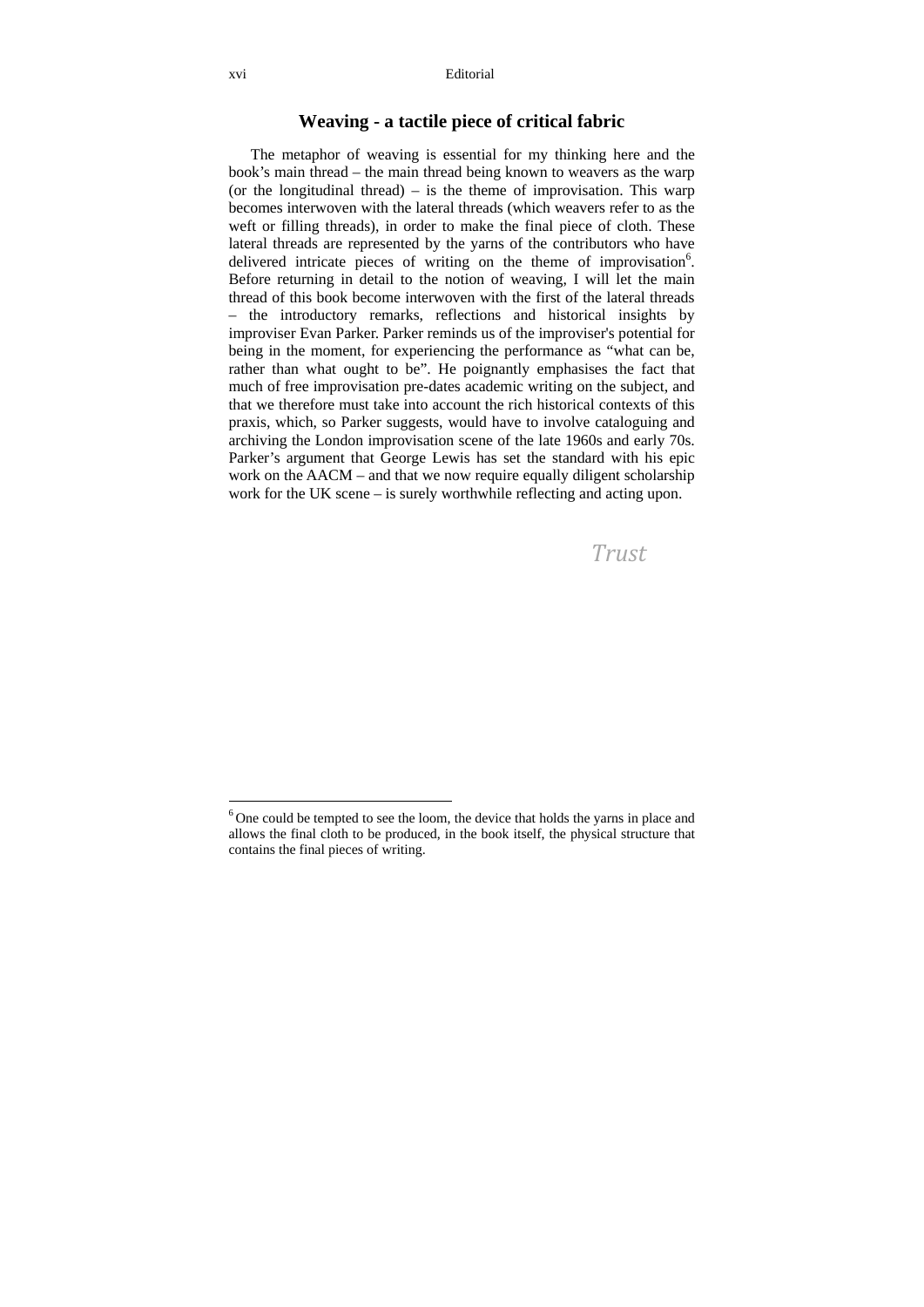### **INTRODUCTION**

### EVAN PARKER

*My "music of the future" is played by groups of musicians who choose one another's company and who improvise freely in relation to the precise emotional, acoustic, psychological and other less tangible atmospheric conditions in effect at the time the music is played.* 

*Before this music of the future can be accepted certain prejudices have to be overcome. The idea is often voiced that improvised music can only be "mood-kitsch" as Kontarsky (1) puts it; that it is without discipline; that it is in the end less creative than indeterminate music because, as Ben Johnston would have it, "Habit, especially quoting others and oneself, is an enemy of creative action" (2). With all respect, habit is a working material that can itself be put to creative ends. The unfortunate assumption that underlies all these criticisms is the old hierarchical one. Naturally the composer is reluctant to retire. In fact, I don't really want that, I want him to dirty his hands in live sound a bit more.* 

These two excerpts from my contribution to a forum on "Music in the Future" organised by the SPNM in the summer of 1973 seem to still say something I can identify with forty years later.

At some point between 1973 and 1992 I realised that the antithesis so frequently assumed between composition and improvisation was a false one based on a category error. I had come to think that the somewhat clearer distinction, between notation and improvisation, might at least begin to compare ways of "composing", that is, putting together, music. By 1992 my tone had become less strident and as part of the symposium "MAN & MACHINE" at the Zaal de Unie Rotterdam, in a text which formed part of my piece "De Motu" for Buschi Niebergall<sup>1</sup>, I wrote:

*In this way the false antithesis in which improvisation is talked about as an activity distinct from that of composition was avoided. After all, whether music is played directly on an instrument, read or learnt from notes made on paper beforehand or constructed from algorithms or game* 

<sup>&</sup>lt;sup>1</sup> This work can be found on: www.efi.group.shef.ac.uk/fulltext/demotu.html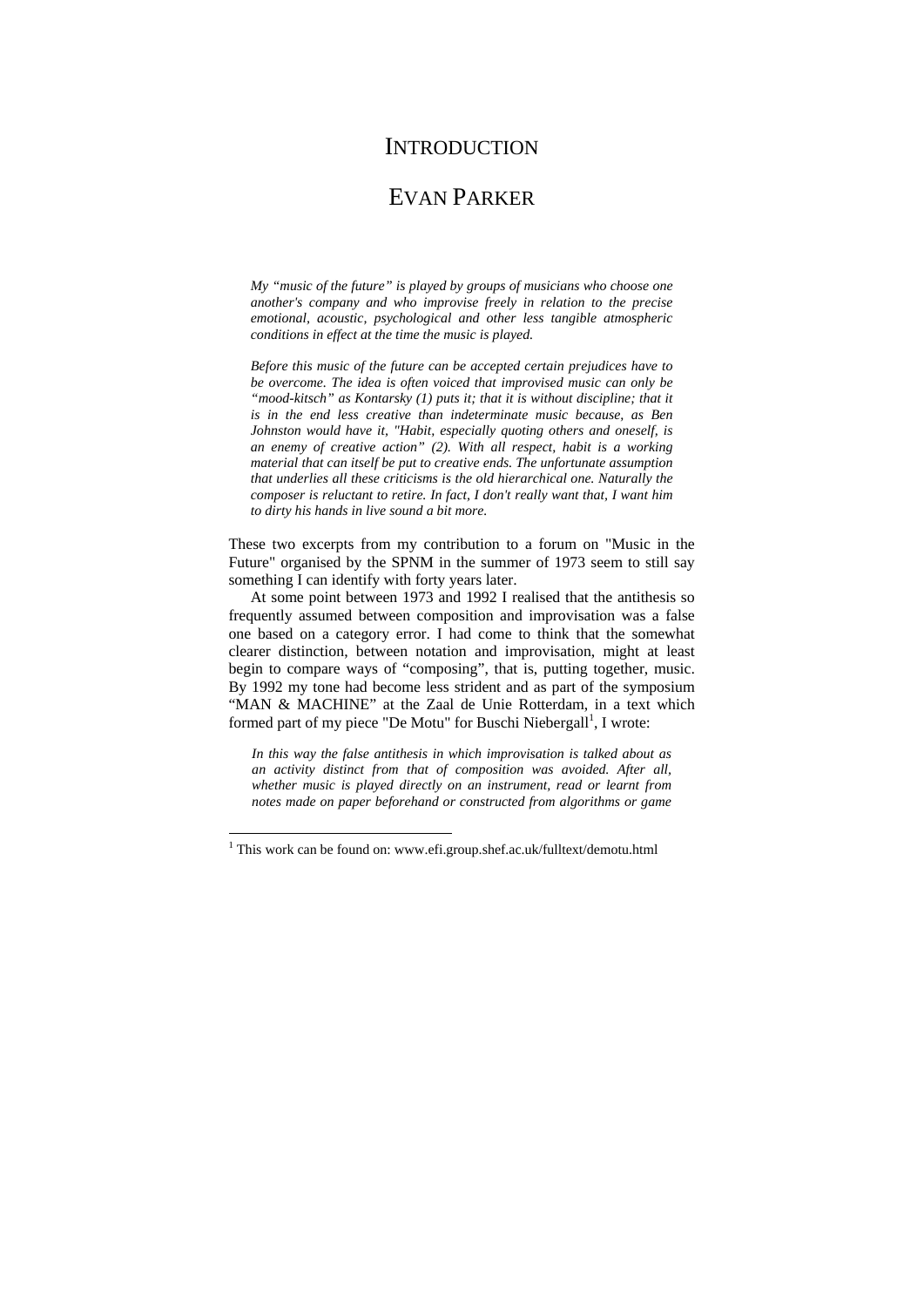#### 2 Introduction

*rules operating directly on the sound sources or controlling the players, the outcome is music which in any given performance has a fixed form. A form which, inter alia, reflects the procedure used to produce it. But that this is only part of the story is clearly illustrated by the fact that Boulez can title a strictly notated work "Improvisation sur Mallarme", or that Ferneyhough can write such complex notation that he knows the resulting performances will deviate substantially from what's written, or that a group improvisation by the SME can be called "Webernesque", or my solo improvisations can be compared with the work of a process composer like Steve Reich.* 

This false antithesis continues to create confusion even today and by ignoring the "in the moment" decisions made by interpreters of very complex notation or pieces using chance operations in performance, the shared aesthetic of the "real-existing music/sound world" with that of many free improvisers is given less significance than it deserves.

A key figure in clarifying this confusion will be Richard Barrett who creates music of exquisite freshness both in his notated works and in his improvisations with FURT and many other combinations.

My text for *"De Motu"* continued:

*Since music works with the variables sound and time (I might well have added "place"), the idea of creating a piece which has one single set of interpretive possibilities regardless of historical and social context would seem at least partially to negate the existential significance of these fundamentals: the flow of time and the meaning of sound in time seem to require that each piece of music should be unique and should at least in part reflect the particular social and historical context for which it is made.* 

Social and historical context affects not only the interpretation of notated composition, but also how the instrumental techniques are extended and how new instruments are built.

Even the distinction between notated and improvised composition is rendered problematic by the issues of memorisation, material effectively embodied in each particular instrument. The clear development of personal vocabularies, styles or modes of operation by individual improvisers or by established groups led to a phase in the late 60s in which composers composed works around particular techniques and for specific performers.

For example Bruno Bartolozzi wrote various pieces for extended techniques developed in his *New Sounds for Woodwind* (OUP 1967), Bernard Rands with his work *Memo 1* for improvising bassist Barry Guy and Wilfrid Mellers with his piece *Yeibishai - for coloratura soprano, scat singer, jazz trio, orchestra and tape*, allowing the Howard Riley Trio to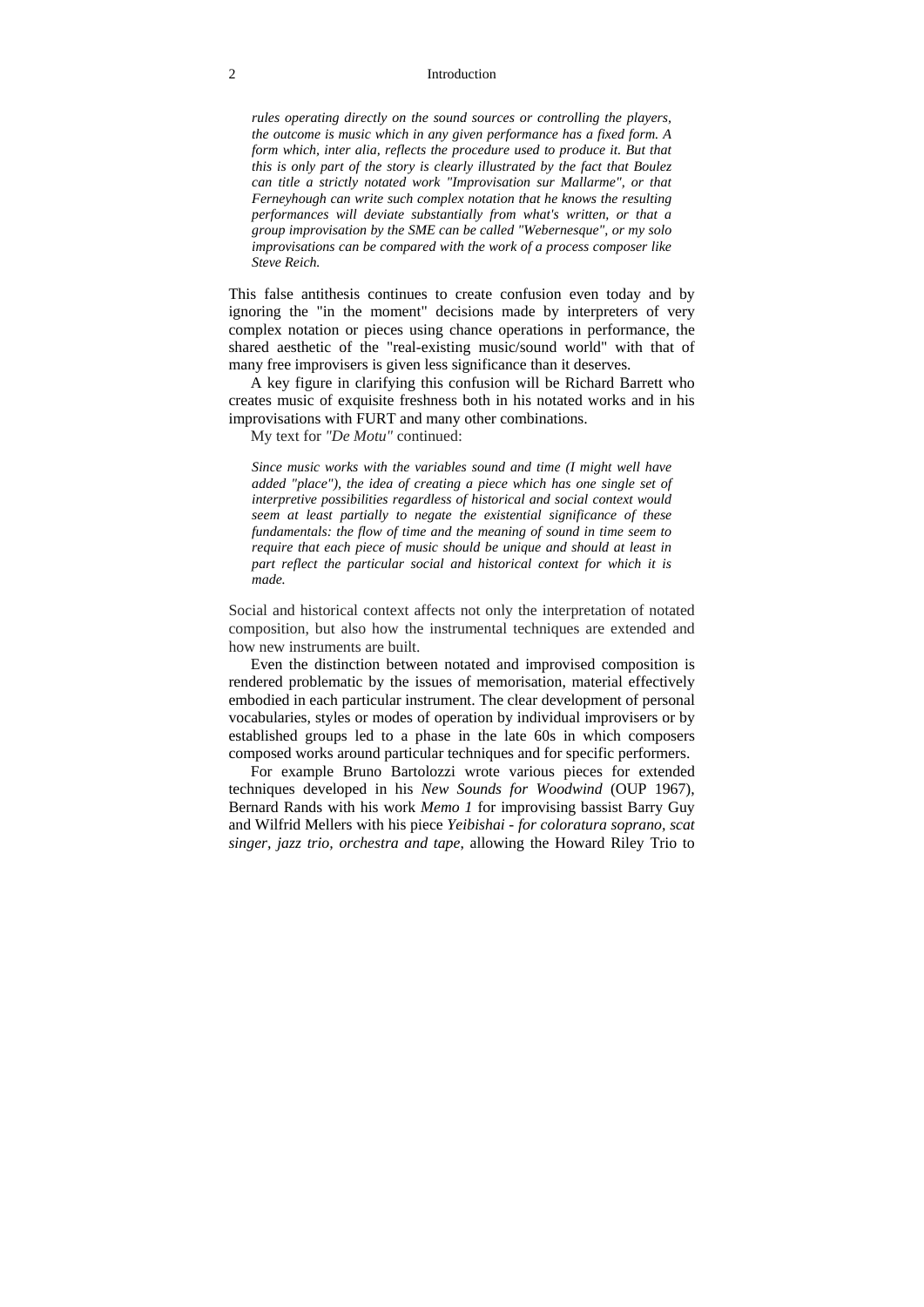#### Evan Parker 3

improvise much of their parts. Quite soon this practice tailed off as the instrumentalists developed "compositional" strategies of their own.

When bassist Barre Phillips came through London on his way to Belgium (and eventually the South of France, where he has been ever since) he had already experienced the close relationship between the two approaches and was already dealing with the territory between notational and improvisational composition. (He stayed long enough to play more than a few gigs with John Stevens' *Spontaneous Music Ensemble,* at that point a trio with John and me). Barre had made a solo record called *Journal Violone,* the recording engineer/producer was Bob Woolford (who incidentally also recorded the first record I made under my own name, *The Topography of the Lungs).* The recordings were initially made for Max Schubel, a composer friend of Barre's who wanted to cut up, layer and resequence the material to make a composition of his own. Given the evolution of live processing technologies, in the meantime such work can be done live in real time. The pieces on *Journal Violone1* are the first documents of solo bass improvisation and among the earliest such documents on any instrument.

When *MEV* played in London on their way to live in Rome, Frederic Rzewski was playing a sheet of glass with a contact microphone, Richard Teitelbaum was playing a synthesiser the size of a small wardrobe. The co-evolution of instrument design and musical practice is an interesting study with much food for thought as the tendency to look for sounds only available through so-called extended techniques approaches a limit, the next step is to modify the instrument - or even abandon the instrument - I'm also thinking here of decisions like those taken by pianist David Tudor or guitarist Keith Rowe. Should this be done in a way that makes playing material conventional to that instrument's existing repertoire more difficult or even impossible? In the meantime there have been many varying responses to this dilemma. Could such responses be seen as a response to the social and historical particularity already outlined?

And of course hybrid musical forms in which notated elements are combined with improvised elements are also very common. The whole notion of chance procedures, aleatoric structuring or sequencing of otherwise fixed elements and the tradition of text-based works, whether from the Fluxus direction or from Stockhausens' intuitive music, occupies a place that is philosophically distinct from what we might call, without irony, the "mainstream" of free improvisation. The various schools of conducted or signal-led improvisation are also in a sense philosophically distinct, but in practice many performers see practical and even aesthetic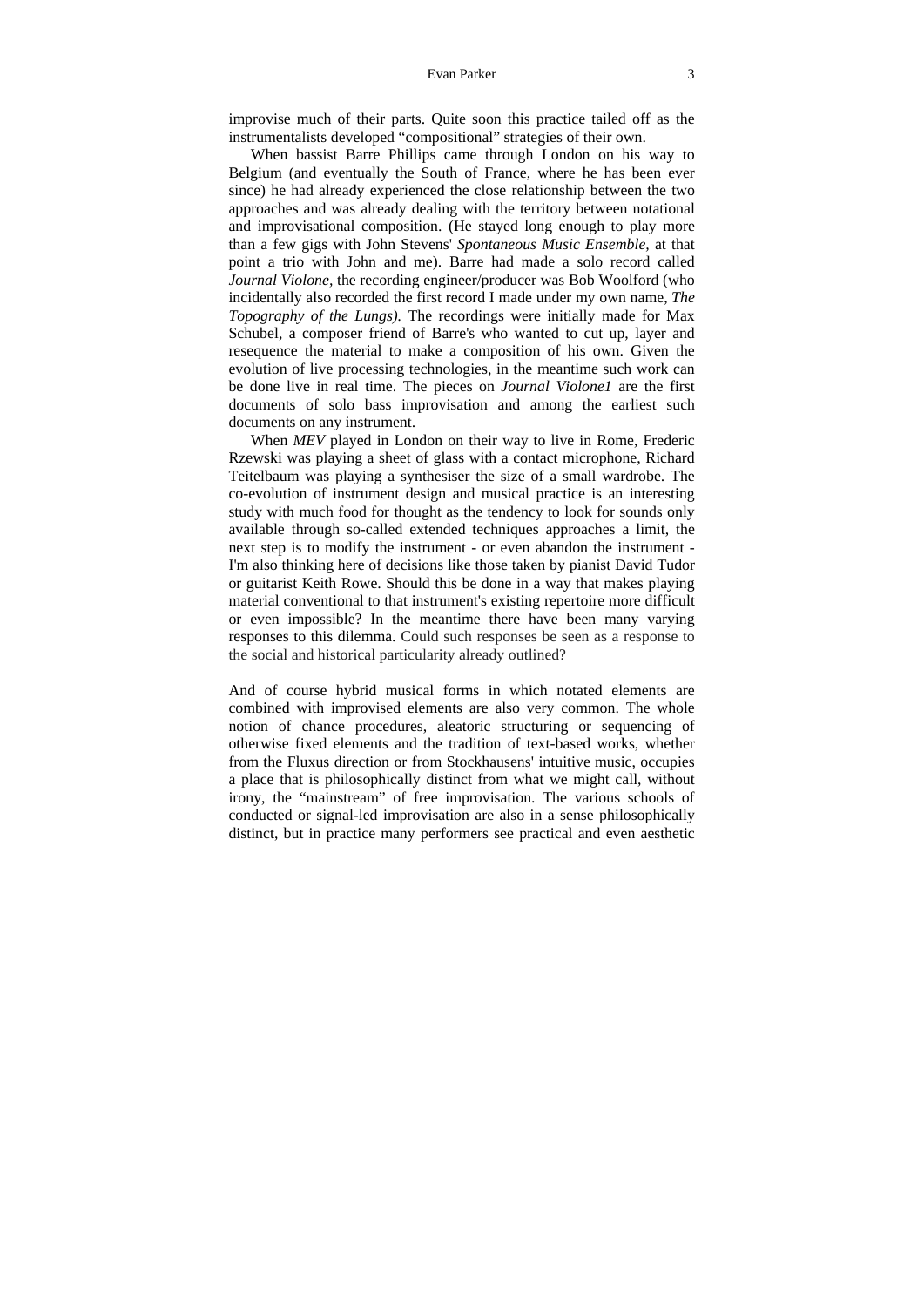#### 4 Introduction

connections between these approaches and are often involved in the performance of concerts using, say, texts, conventional notation and free improvising perhaps even in the same piece.

Back in my early days the fore-runner of the Music Improvisation Company was a group with the slightly less dynamic name: Instrumental and Electronic Improvisation, in which Gavin Bryars, who had recently returned to England after his studies with John Cage, had the rest of us playing various pieces involving chance. I remember a Cage work for radios and a George Brecht piece for toy pianos – or was it the other way round? The relationship of The Scratch Orchestra to AMM also had some of the members involved with free improvisation in one concert and text, or otherwise conceptually pre-determined pieces, in the next. A programme from a concert at the West of England College of Art on 20th March 1969 has Electronic and Instrumental Music, a concert by Gavin Bryars, Derek Bailey, Jamie Muir, Evan Parker and John Tilbury playing *Mr. Sunshine* by Gavin for Piano and Tapes, *Candlepiece for Radios* by George Brecht played by "all of us or all of us minus one", *For One, Two or Three People* by Christian Wolff, *Quarter of Zyklus* by Derek Bailey, *Film from Water Yam* by John Gosling, *Octet 61 for Jasper Johns* by Cornelius Cardew, *Water Music* by John Cage and *Tilbury* by Christian Wolff played by Bailey and Bryars – was there any improvising? I leave that to your imagination.

Gavin said somewhere that his aim in these concerts was to leave as little time for improvising as possible having been persuaded that the Cage approach was right.

Around the same time Yoko Ono was living in London and had just performed with Ornette Coleman at the Albert Hall. We had met at Olympic Studios during the recording of *Karyobin* with the SME. She invited John Stevens, Derek Bailey and me to rehearse with her and then play at the original Arts Lab in Drury Lane. Her text pieces were used as the basis for playing and their method was not a thousand light years from Stockhausen's *Aus den Sieben Tage,* but were coming out of the Fluxus school.

I remember playing in a piece called *Distance* by Toshi Ichiyanagi at the Little Theatre Club. It was written - or was it just arranged that way? for sine-wave generators. The only real mistake you could make was to play an audible glissando while changing frequencies. I made that mistake.

Around this time Hugh Davies came back from Cologne where he had been an assistant to Stockhausen, working on *Hymnen,* I think. He was immediately invited to join the group, which became the Music Improvisation Company. Gavin had lost interest in improvising and was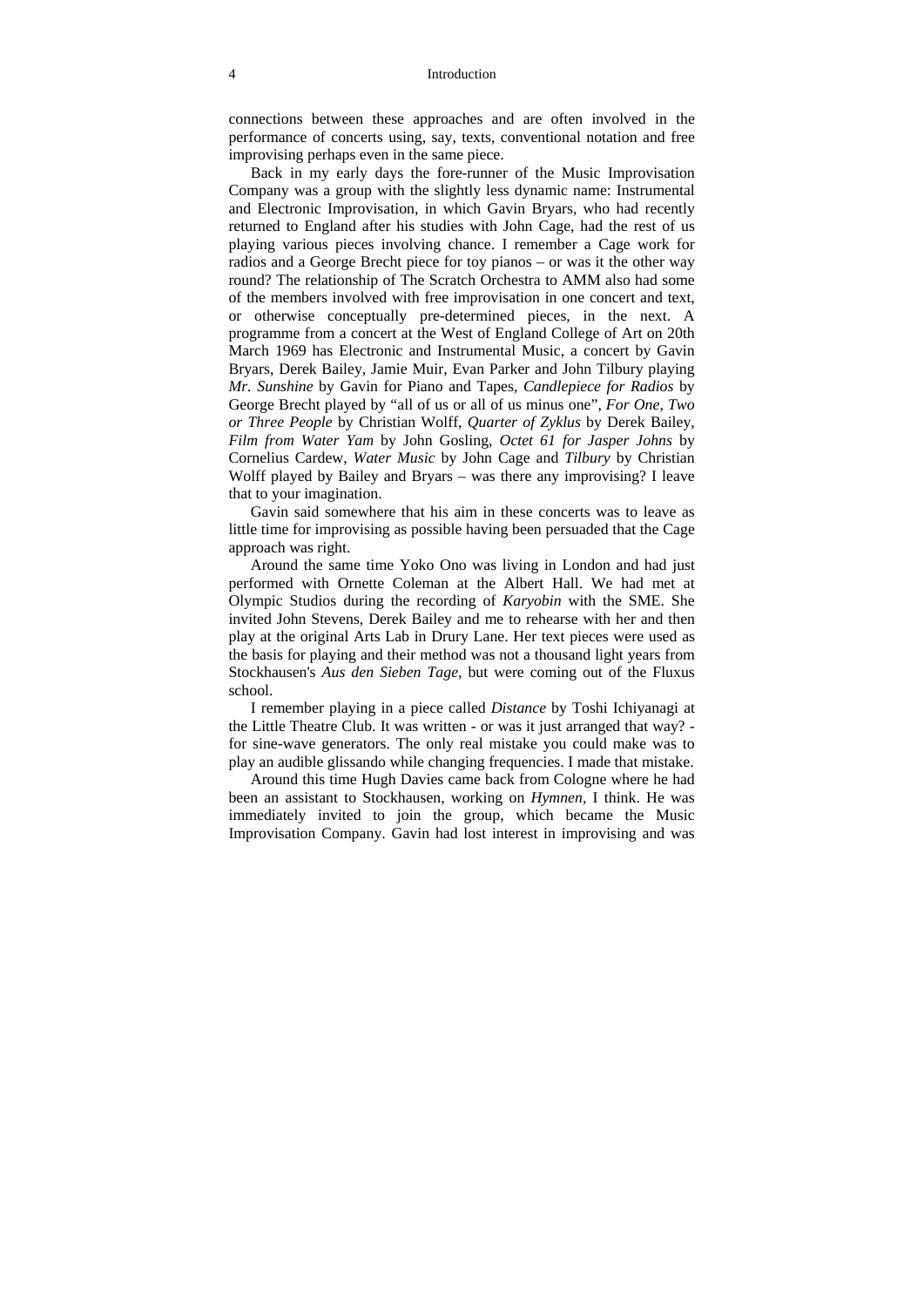#### Evan Parker 5

converted to the Cage idea of chance operations; positions were starting to firm up. Derek Bailey organised a concert at the Purcell Room titled *You Can't Always Wait for a Composer to Write the Music You Want to Play*, in which John Tilbury was to improvise in public for the first time. In the event he played a gestural piece by Giuseppe Chiari, demonstrating a magnificent indifference to the theme of the concert. Perhaps that decision was paradoxically a great improvisation?

Cornelius Cardew, also a former Stockhausen assistant, famously denounced Stockhausen with his book *Stockhausen Serves Imperialism*  (Latimer 1974). His Maoist political views also made him, or perhaps required him, to renounce his own apolitical music as well. He was concentrating on writing songs for the Peoples Liberation Orchestra denouncing US Imperialism and composing variations on Irish rebel songs, and so on. Gradually it became clear that he was being offered far fewer concerts, while occasional requests were still coming in for AMM. To complicate affairs still further, at this point AMM had split into two halves. The politicised half was Cornelius with Keith Rowe and the apolitical half was Eddie Prevost and saxophonist Lou Gare. The wolf was at the door and Cornelius, needing to earn some money, decided that he would accept an offer to play an AMM concert with a mixed programme including, at the promoter's request, a partial performance of his monumental graphic score *Treatise.* In Cornelius' own words this is, "*a 200 page so-called 'graphic score' composed I963-67 as an attempt to escape from the performance rigidities of serial music and encourage improvisation amongst avant garde musicians."* I was hired to act as a surrogate Lou Gare and the drummer Dennis Smith was chosen to replace Eddie Prevost. There was a rehearsal at Cornelius' house in North London and I raised the question as to how we were going to interpret the large dense black circle on one of the chosen pages. Cornelius, at this point having renounced all such abstractions as without social meaning, said, "Keith's very good at this stuff. What do you think Keith?" The concert went quite well regardless of the multiple contradictions.

My own experiences with live electronics began with the very funky contact microphones and foot pedals that were available in the late 1960s. Gradually the analogue equipment got better, such that it was feasible to bring portable battery powered cassette recorders to concerts. In fact the first "sampling" that I was involved in was in the duo with Paul Lytton, where we routinely used recordings of earlier sections of the same concert and then even recordings from other concerts. The tape recorder in playback mode would be sent spinning and swinging on a rope from left to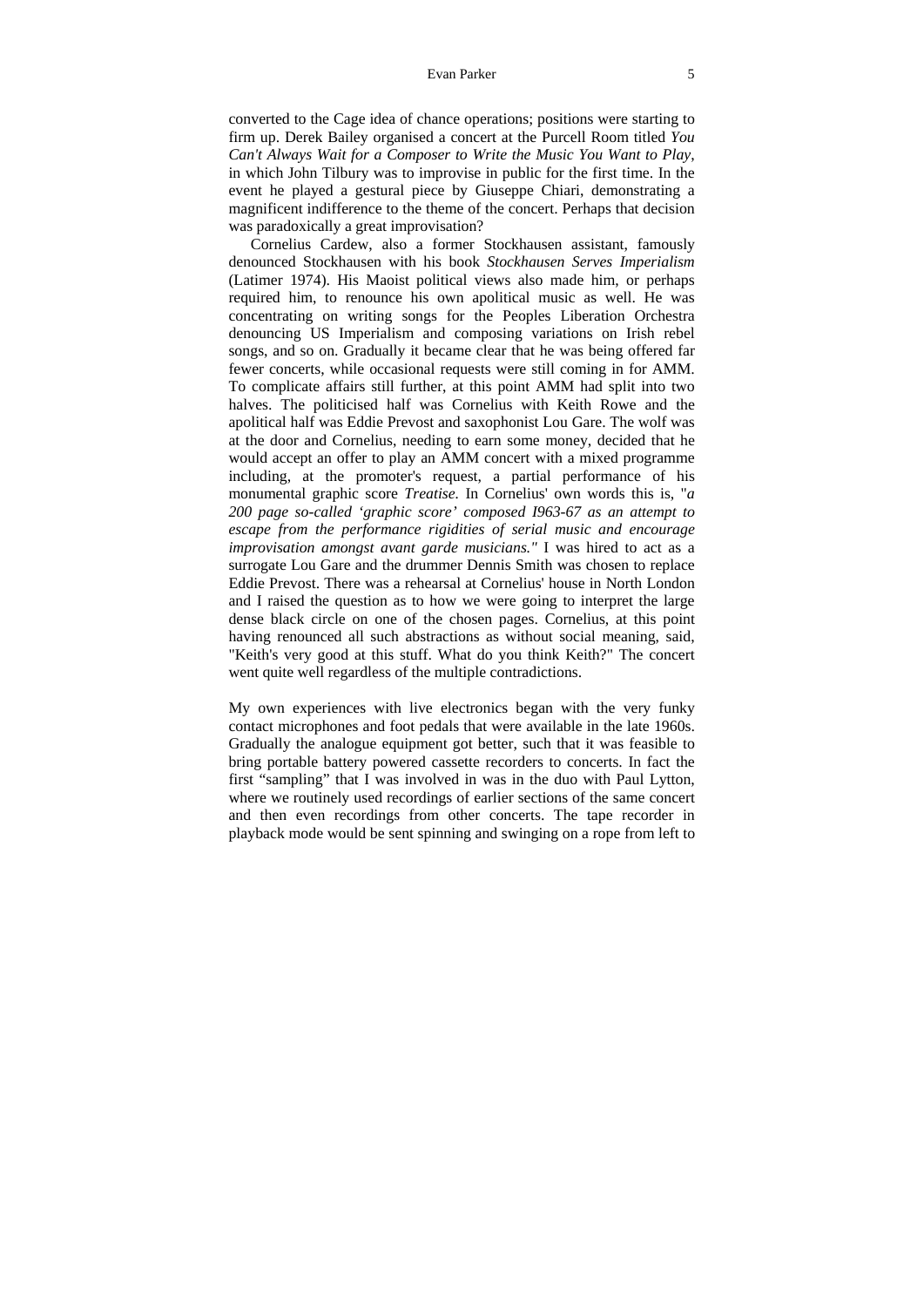right across the stage introducing strange Doppler effects and spatialisations on a very low budget.

Around the same time, early 1970s, George Lewis was working on computer music long before personal computing was generally available, before the PC or Mac had come into play, and way before there were any affordable digital instruments to generate the sounds. The improviser always has the edge in situations where the performance concerns itself with what can be, rather than what ought to be.

In the intervening years various schools have come into being which are assumed from the outside to have dogmatic endorsement or rejection of this or that approach - "not too loud", "not too fast" or proscribing by turns: tonality; atonality; metric elements; overt expressionism; reductionism; "lower case" and perhaps therefore "upper case"; a knowledge of, and overt reference to, the jazz tradition; a knowledge of and refusal to acknowledge the jazz tradition; no reference to because no knowledge of the jazz tradition; computers; no computers... and so on. A cursory browse through the Peter Stubley web-site will turn up thousands of published recordings illustrating each of these tendencies and more. Attempts at subgenre defining terms have perhaps reached a peak with "death ambient". Many adherents of one faith are found sleeping with the enemy as individuals migrate from country to country, from faith to faith. I find this apparent theoretical incoherence illuminating, even enjoyable. There can be no better proof of the core strengths of improvisation than a willingness to proceed in the face of apparent contradictions.

The recent surge of academic interest in improvisation is most gratifying to one who has been convinced of its merits and applicability for the period I have briefly surveyed.

Great work is now being done in many distinct fields from philosophy all the way to AI, with sociology, anthropology, technology, critical studies and all the inter-disciplinary interstices en route.

We now need a history department that rescues, documents, archives and analyses the work done prior to the recent academic respectability dusty work but somebody has to do it. George Lewis has set the standard with his epic work on the AACM. Now we need equally diligent scholarship to be brought to bear on other parts of that formative period: Victor Schonfield's Music Now, the Musicians' Co-operative, the London Musicians Collective, the musician edited magazine MUSICS, Incus, Emanem, Quartz/Mirliton, CAW, Acta, The Contemporary Music Network, Nondo, then the Berlin-Wuppertal axis, SüdWest Funk's Free Jazz Workshops, the Total Music Meetings in Berlin and on and on.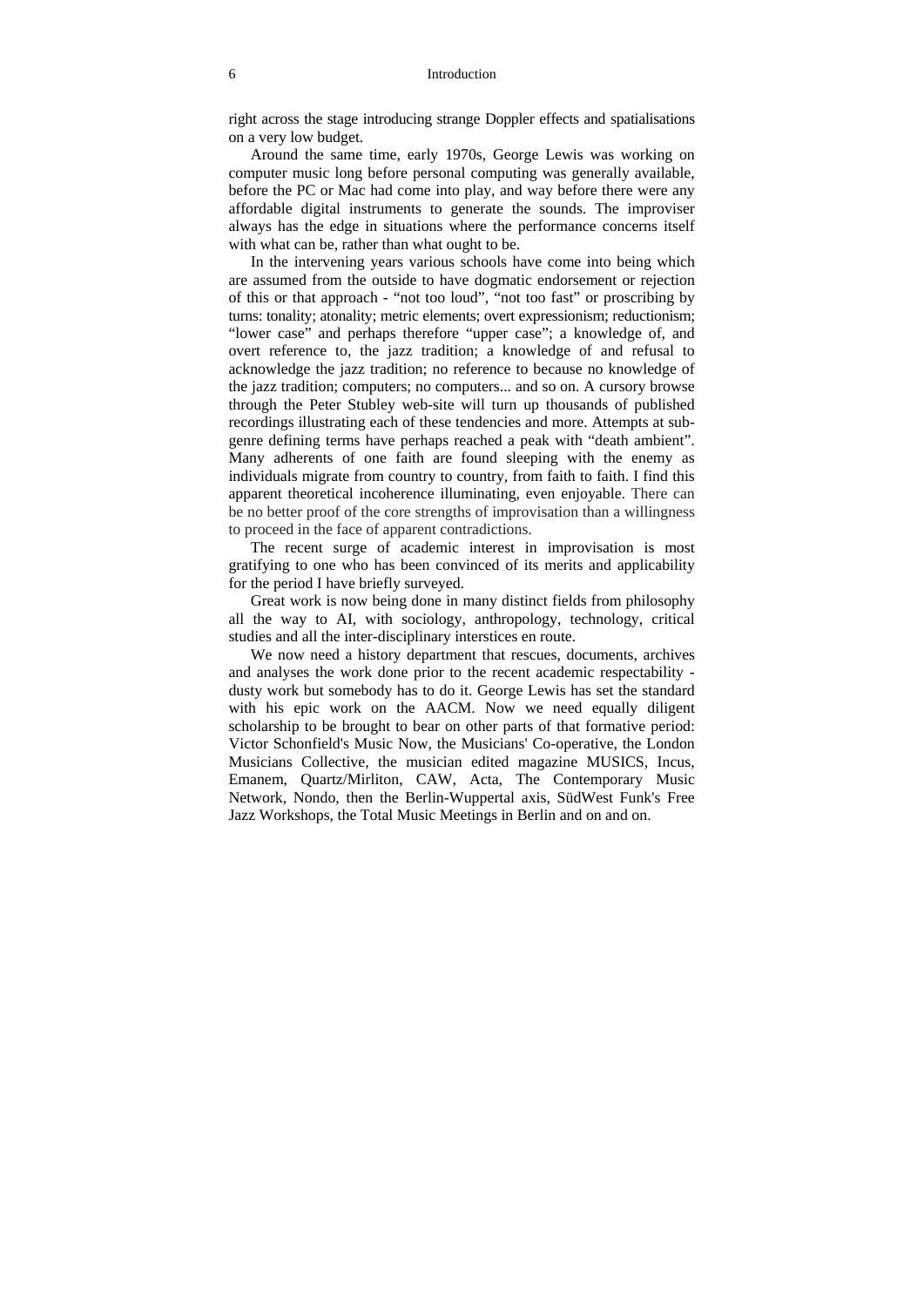#### Evan Parker 7

The exchanges of musical ideas and materials between performers, composers and composer/performers will be increasingly symbiotic.

Improvisation remains central to my vision for the future of new music.

# *Exploration*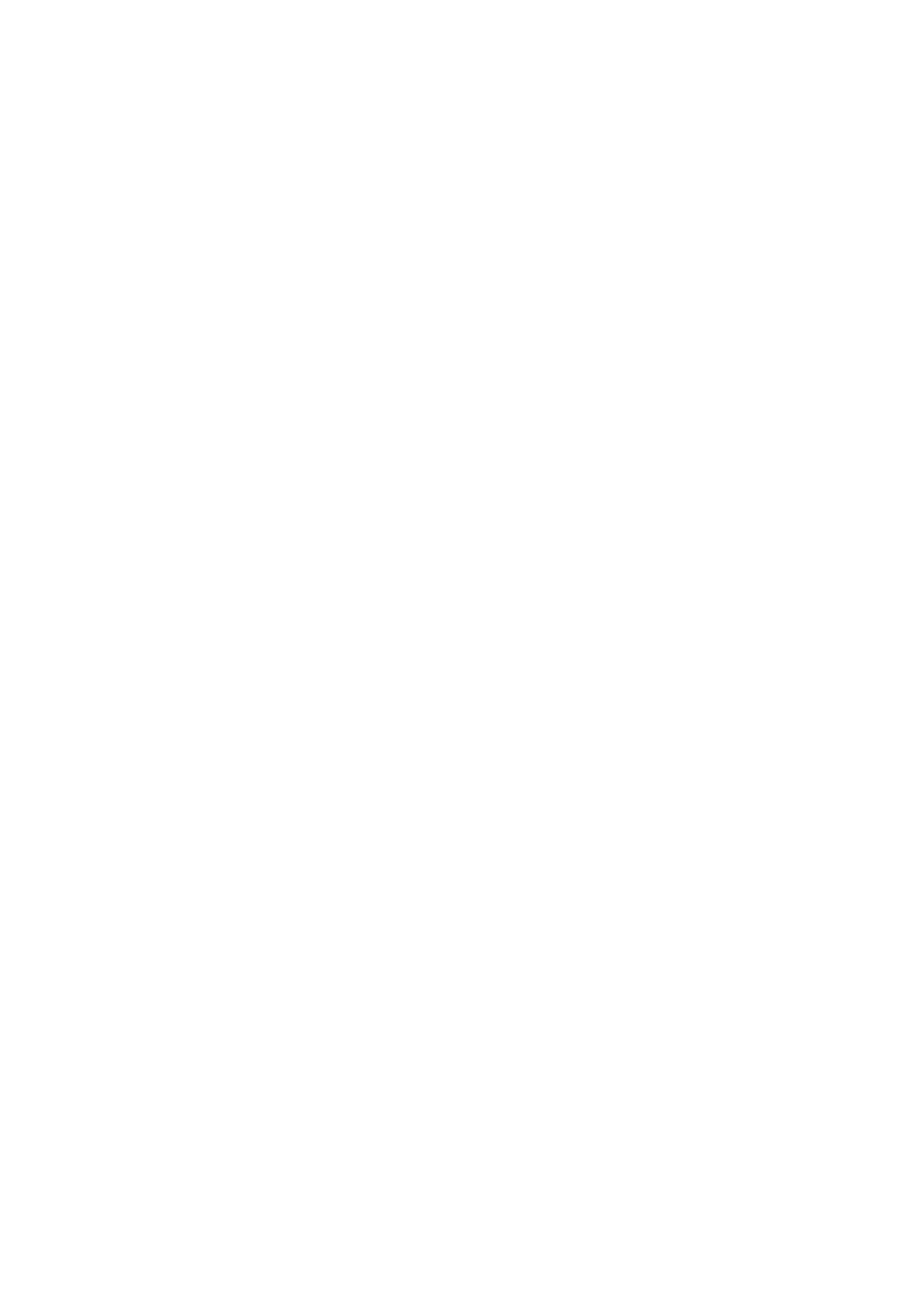### EDITORIAL

#### **Weaving – A Tactile Piece of Critical Fabric (continued)**

My weaving of text on improvisation aims to subversively insert into this seam between tactility and criticality a tactile piece of critical fabric, which I see as a text that is interlaced, like a woven cloth, amongst the various 'filling threads' of the contributing authors. I aspire to weave a tactile dimension among the writings while hoping that by doing so, the printed text might be read in more tactile ways. For the purpose of this book the etymology of the word 'text' and the link to the art form of weaving is particularly apt. The word 'text' etymologically comes from the notion of weaving, literally meaning a 'woven thing'. In Latin a text is a "thing woven, from the past participle stem of texere', which means 'to weave' and from the PIE (Proto-Indo-European: see Mallory and Adams 2006) root of 'tek = make'. Text relates to the Latin word 'textura', and the word texture is also understood as a "web, structure, coming from the stem of texere = to weave" (Harper 2013). In this way, as it is linked to the notion of weaving, text already occupies a highly tactile dimension, and the contributors in this book use words to weave thoughts into a meaningful structure. This tactile dimension, enabled here in the form of what I consider a tactile piece of critical fabric becomes interwoven among the chapters and ultimately recalls the intimate physical engagement of musicians with their instruments. Such tactile commitment between performers and tools is clearly a highly relevant aspect in playing any style of music, and many writers have theorised this tactile engagement of musicians and their instruments<sup>1</sup>. Brandon LaBelle for instance conceives of the integral union of instrument and body as a single entity driven by movement, energy, precision and improvisation. Describing his work 'Museum of instruments' he states that the

<sup>&</sup>lt;sup>1</sup> Steven Connor refers to an 'umbilical continuity', that characterises the tactile relation between sounds and their produced source (Connor 2004b). In Connor's discussion of sound and touch the skin is the 'milieu of tactility' through which we form 'sense-impressions' of the world around us, which in turn explores the '[...] border between self and non-self' (Connor 2004a: 231).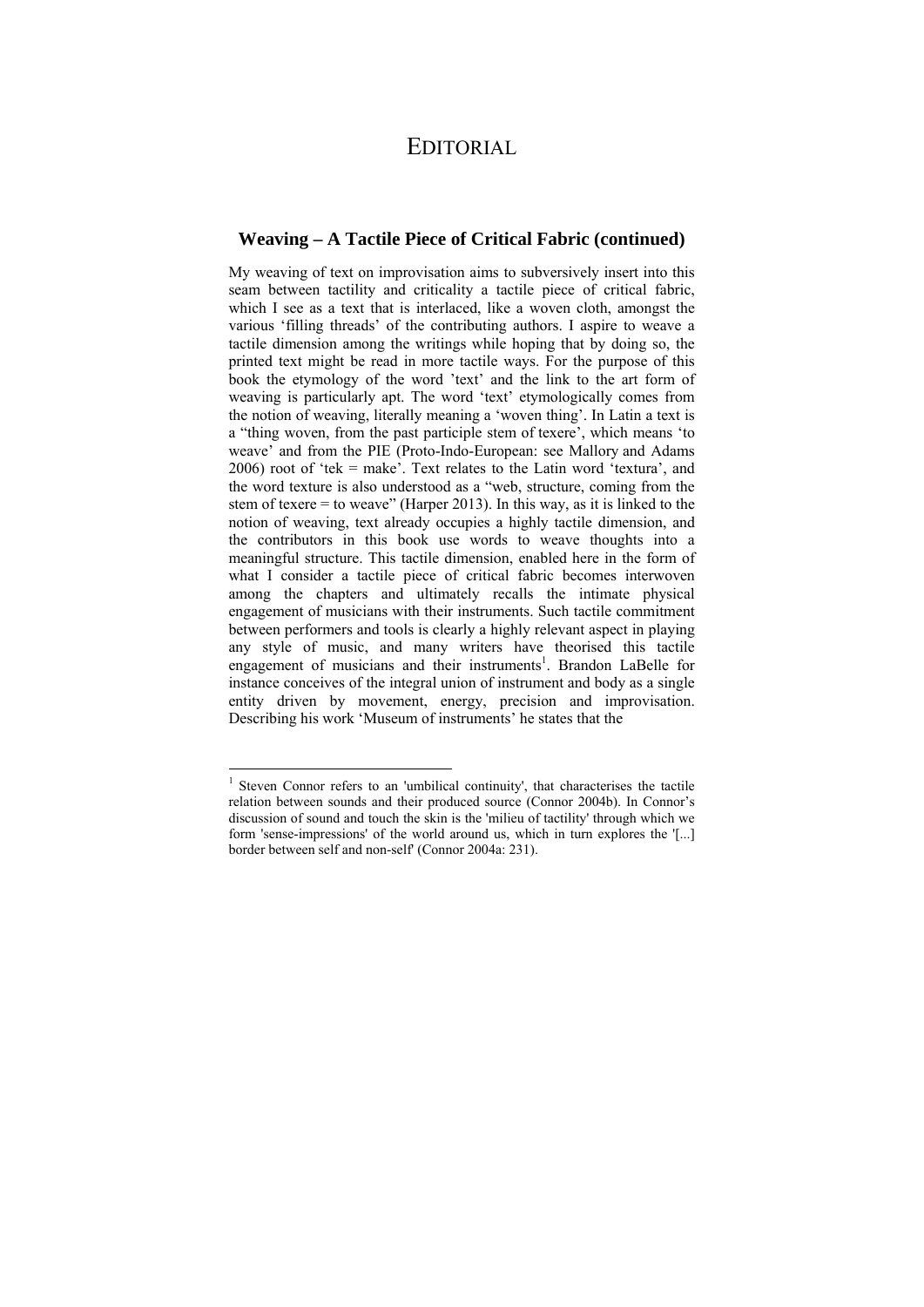#### 10 Editorial

musical instrument initiates a dynamic exchange between the body and material objects: an instrument functions as a partner in the unfolding of musical expression, where an individual and object are integrated, becoming a single body driven by choreography of movement and energy, precision and improvisation, skill and its reciprocal gestures. The body moves differently when incorporating the musical instrument, while the instrument implies the body, presupposing the individual by its very design, where arms and legs are given new fittings, and the imagination is driven by the material potential of strings and their harmonics, objects and their textures (LaBelle 2005).

I am conscious that an attempt at breaking a linear type of writing is also a way of disrupting a linear type of reading, one that might lead the reader through a different course other than a straight route such as from A to Z. Any reader familiar with the writings of French philosophers Deleuze and Guattari (1988) will find strong influences of their philosophies on my thinking, specifically since their rhizome metaphor urges one to reconsider solely linear ways of reading a text. More poignantly Deleuze and Guattari had questioned the book itself. Their seminal work of 1988 set out to conceive of the work not as a book composed of chapters with points of culmination and termination, but a "book composed of plateaus<sup>2</sup>, of continuous, self-vibrating regions of intensities" (1988: 22). In this sense, there is no orientation towards a specific culmination or a definite external end.

### *Temporal*

Many other authors have questioned the linearity of the book and attempted to disseminate or disperse the idea of a unity, and I am specifically thinking here of the experimentation with form and structure in the works of writers, such as James Joyce and Stéphane Mallarmé. For instance, Mallarmé's poem of 1897 'Le Coup de dés jamais n'abolira le hazard' (A throw of the dice will never abolish chance) combined free verse and an unusual typographic layout, inserting several blank spaces within the poem and thus experimenting with the spatiality of the text. Mallarmé wanted the phrases to be closer to the action described; that is,

 $2$  Deleuze and Guattari's view, which in turn was inspired by Gregory Bateson's 1972 idea on the notion of the plateau, posited a plateau as a "multiplicity connected to other multiplicities" (1988: 22), and as such avoided any orientation towards an external end.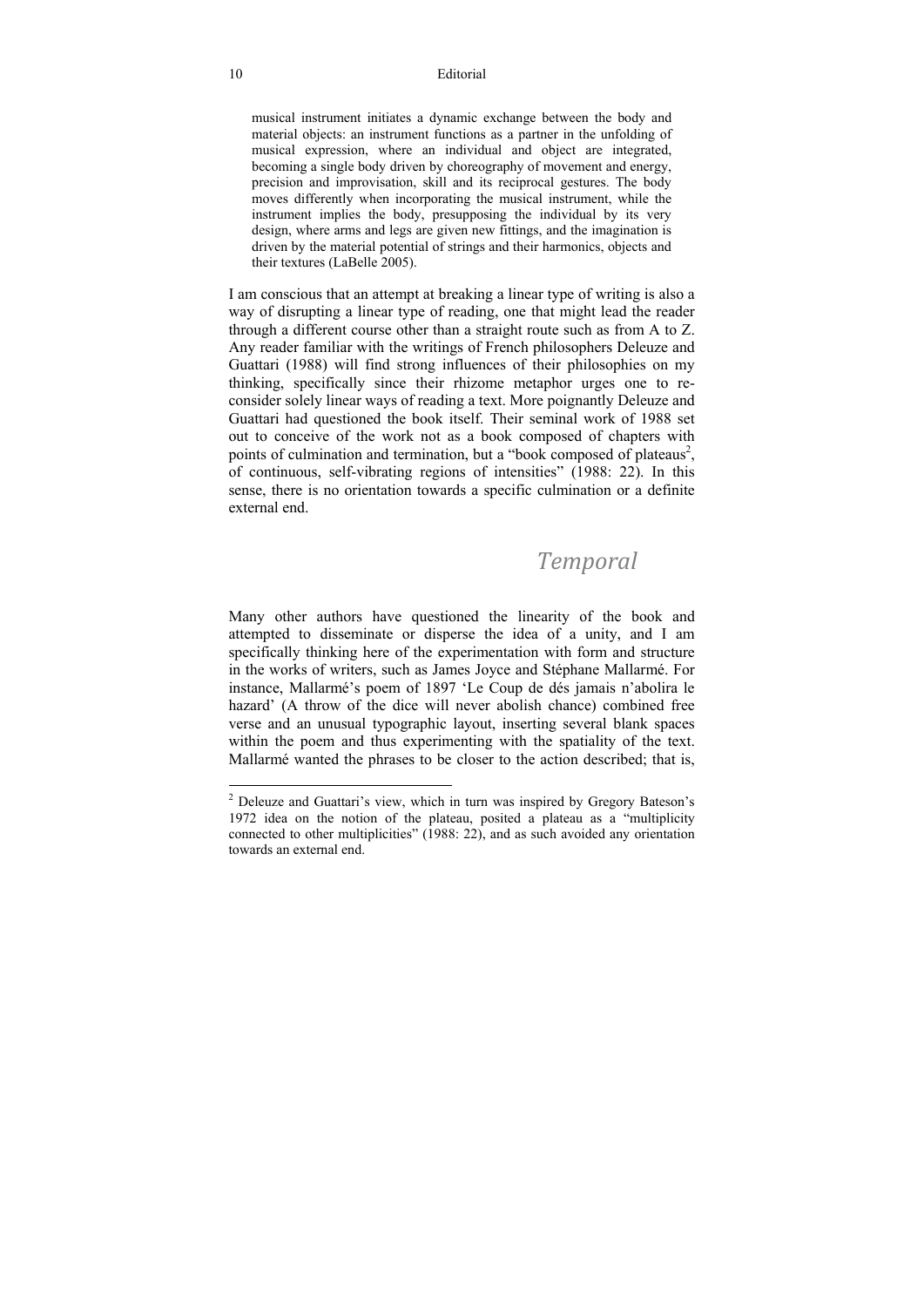the rhythm of a phrase had to be the action itself, giving a literal reference to the original sound image. Mallarmé's text was intended to come closer to a musical score. He writes:

This copied distance which mentally separates groups of words or words between themselves, seems to be now to speed along and now again to slow down the motion, scanning it, even imitating it according to some simultaneous version of the Page. From this naked use of thought, retreating, prolonging, fleeing, or from its very design, there results for the person reading it aloud, a musical score (Mallarmé 1982: 105-6).

Deleuze and Guattari intended their work to have a circular form (but remember, "just for laughs!" as they stated). They affirmed that they were unable to achieve such an envisaged rhizomatic book<sup>3</sup>. Their book was meant as a rhizome, composed of plateaus, thought of as the 'weed between the grass'. It is worth noting that my text is less a questioning of form or a regurgitating of the French rhizomatic book idea – an attempt to disseminate or disperse a unity – but more so, it is a weaving together of individual threads by each of the authors and indeed a way of reconnecting and possibly re-aligning, or even re-appropriating, these threads under my fingertips.

<sup>&</sup>lt;sup>3</sup> As a model of 'real' rhizomatic writing they offer the reader Armand Farrachi's book on the Fourth Crusade 'La dislocation' (1974), where sentences are spaced out and dispersed as well as 'The Diaries of Franz Kafka' (Brod 1948).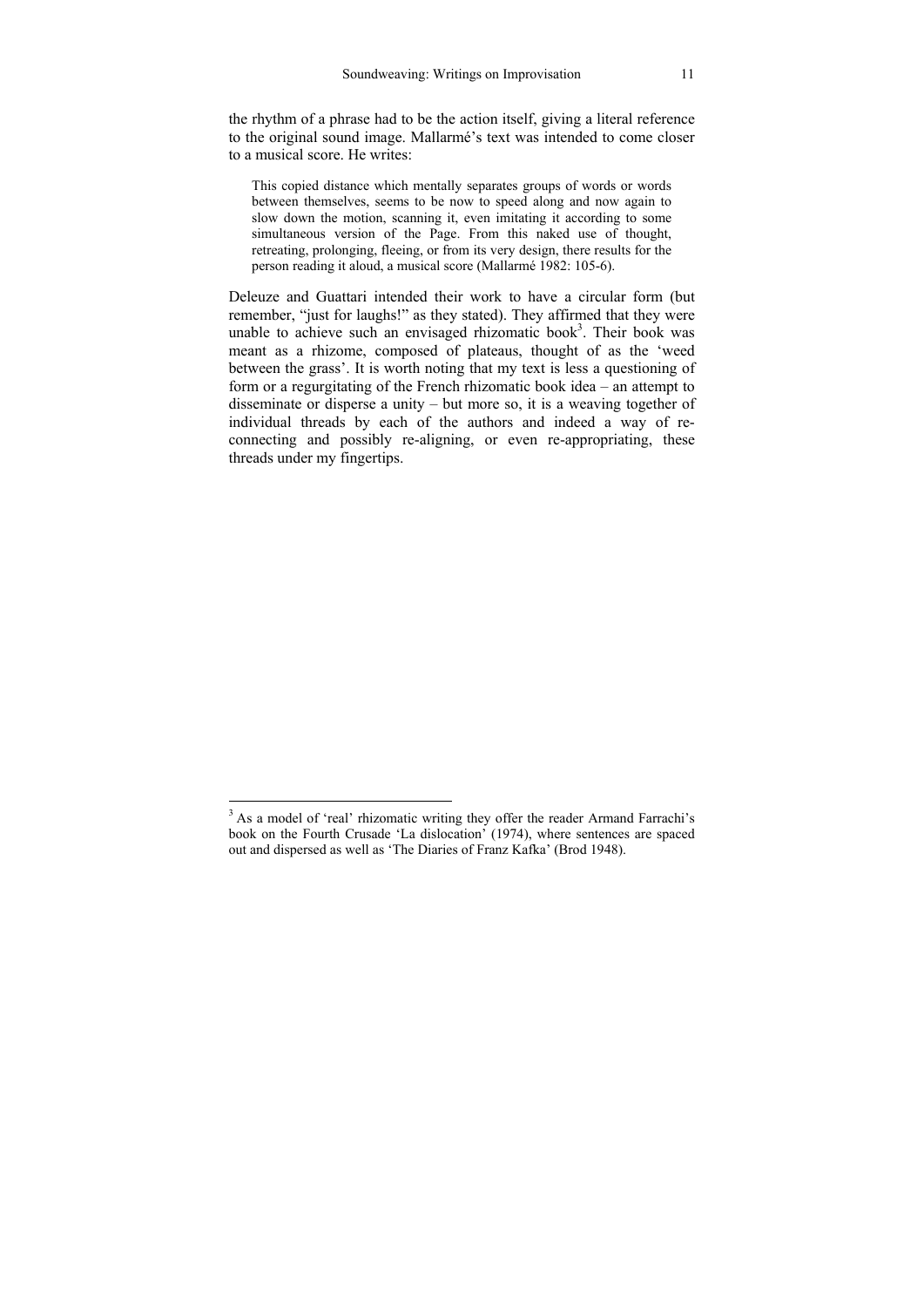

Weaving in progress. Artist and Tapestry Weaver Ingrid Parker Heil